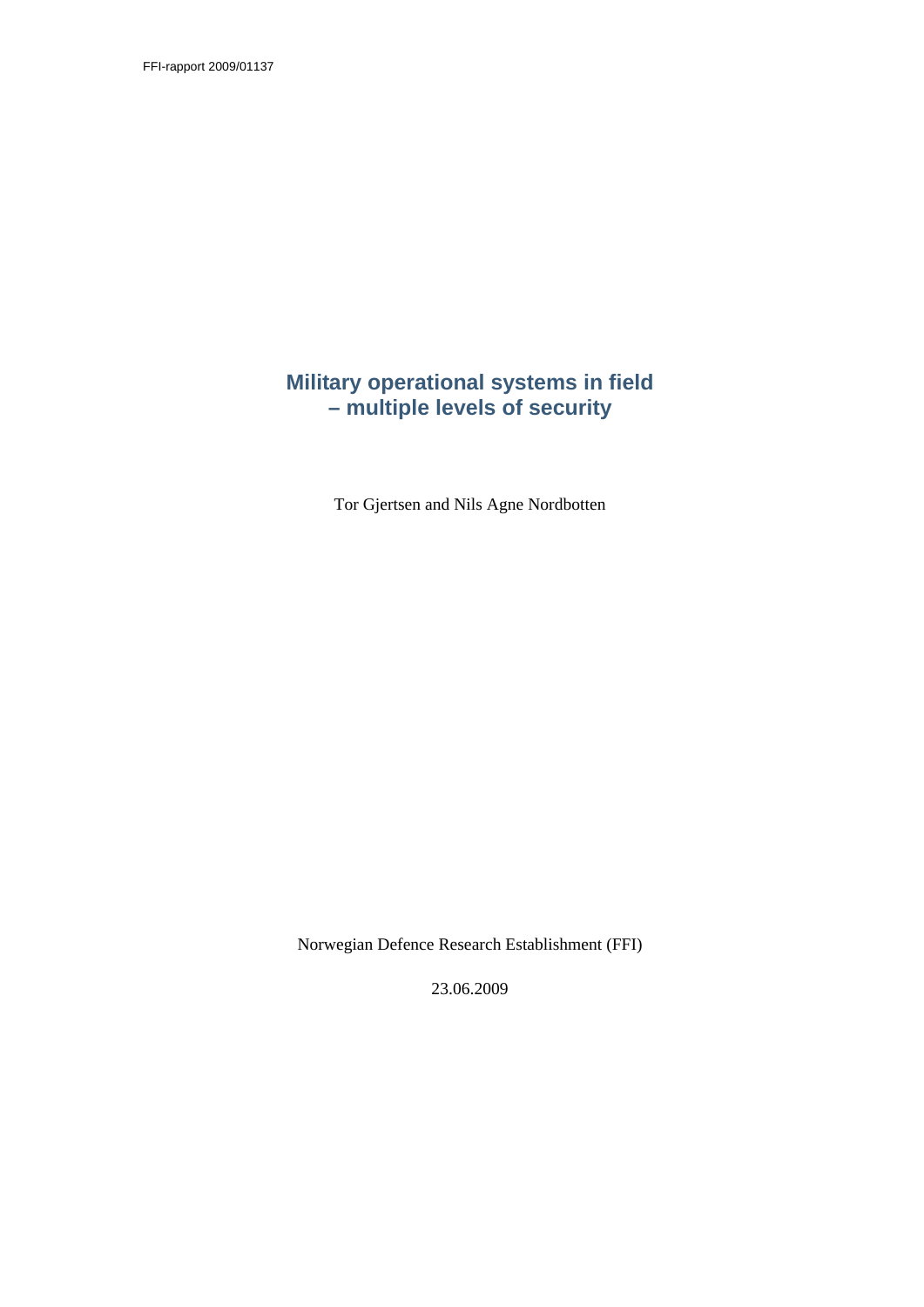FFI-rapport 2009/01137

1086

P: ISBN 978-82-464-1602-1 E: ISBN 978-82-464-1603-8

# **Keywords**

Sikkerhet

Virtualisering

Operativsystemer

MLS

MILS

# **Approved by**

Anders Eggen Project Manager

Vidar S. Andersen Director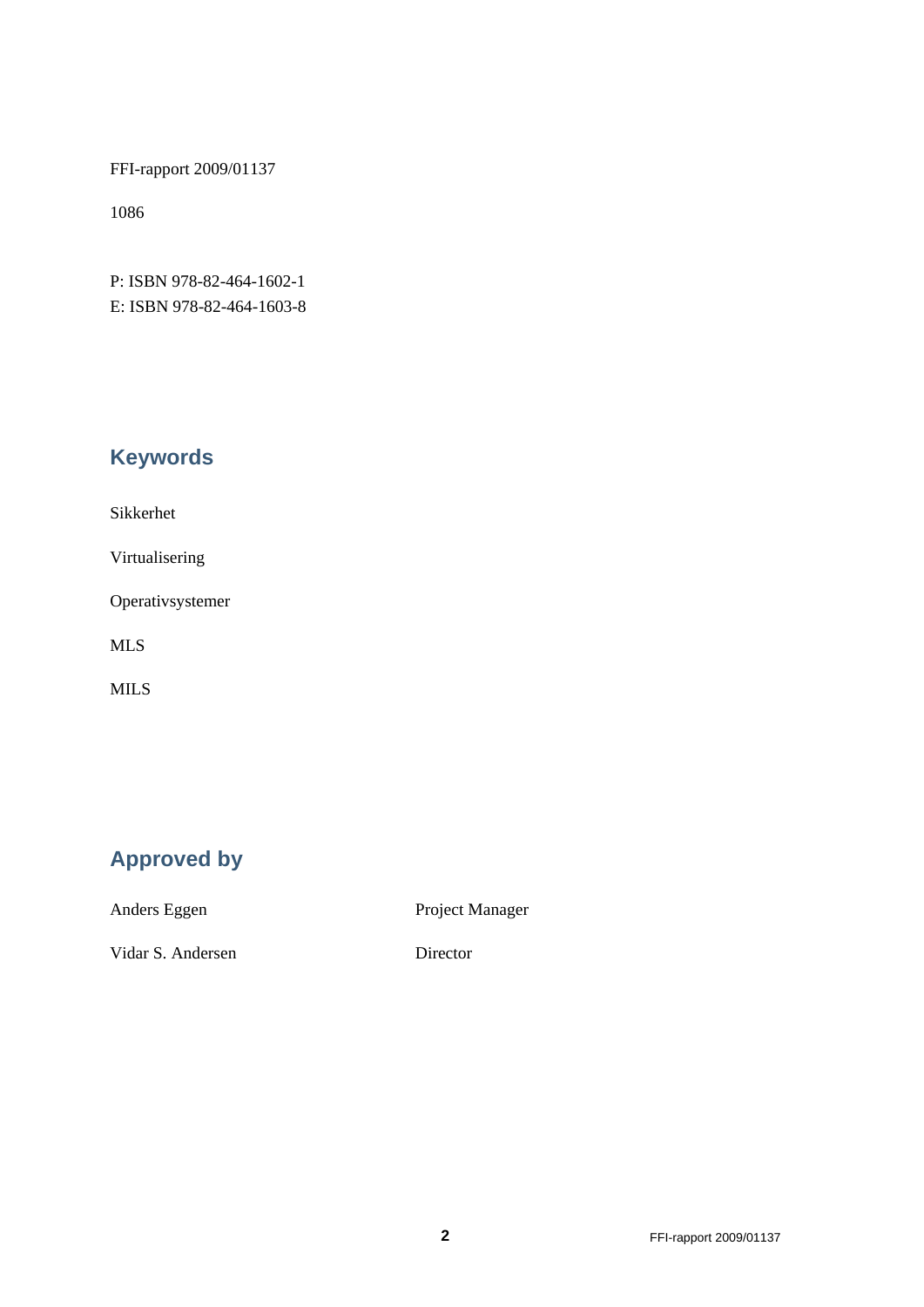### **Summary**

This report examines alternative solutions for handling information of different classifications on the same physical platform. The focus is on technology that is available today or that is expected to be available in the next couple of years. In order to support wide security spans, the solutions have to meet high assurance requirements and certifications. This is particularly the case if an Internet connection is to be included.

Both software and hardware solutions are considered. Trusted multi level secure systems belong to the first category as well as thin clients that can connect to different systems in a trusted manner. A hardware based alternative is to have a number of independent computers in the same case, eventually sharing a common console via a hardware switch. Another alternative is to have separate boot media, and reboot the system between the sessions. The last alternative in discussion is based on the MILS architecture (Multiple Independent Levels of Security). MILS is considered to support very flexible and future-oriented solutions, but have several limitations in the short term. It is discussed in the report how the main limitations can be circumvented in order to realize a solution. Related to an example coalition scenario the report outline some MILS based units for the tactical levels, from the coalition head quarter down to the individual soldier.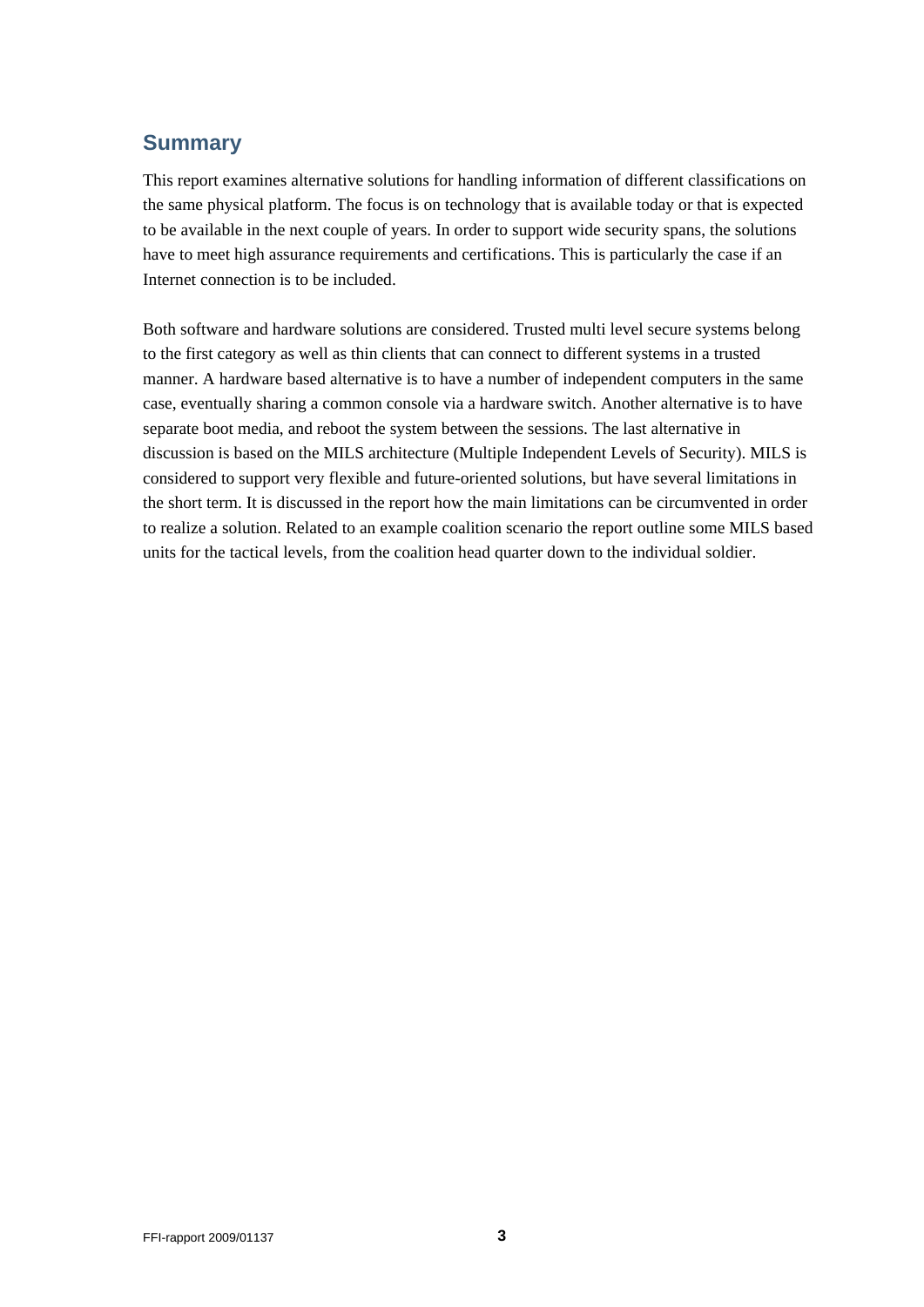# **Sammendrag**

Denne rapporten ser på alternativer for å kunne håndtere ulike graderinger på samme fysiske plattform basert på teknologi som er tilgjengelig i dag eller som er forventet å bli tilgjengelig de nærmeste par årene. For å kunne støtte et stort graderingsspenn er det nødvendig med systemer som er sertifisert til høyt tillitsnivå. Spesielt vil dette gjelde dersom en Internet tilkobling skal være inkludert.

De alternativene som vurderes er både programvare- og maskinvarebaserte løsninger. Til den første kategori hører betrodde, flernivå operativsystemer og tynne klienter som kan benyttes mot flere ulike systemer på en sikker måte. Et maskinvarebasert alternativ er å ha flere uavhengige datamaskiner i samme boks, som eventuelt deler samme konsoll via en fysisk svitsj. Et annet alternativ er å ha separate boot-medier, og starte systemet på nytt mellom sesjonene. Det siste alternativet som diskuteres, er basert på MILS-arkitekturen (Multiple Independent Levels of Security). Denne arkitekturen vurderes å gi de mest fleksible og fremtidsrettede løsningene, men har flere begrensninger på kort sikt. Rapporten viser hvordan en kan komme rundt de viktigste av disse begrensningene for å realisere en løsning. Rapporten tar også for seg et eksempel på et koalisjonsscenario, og gir skisser til MILS-baserte enheter for de ulike taktiske nivåene, fra hovedkvarter ned til den enkelte soldat.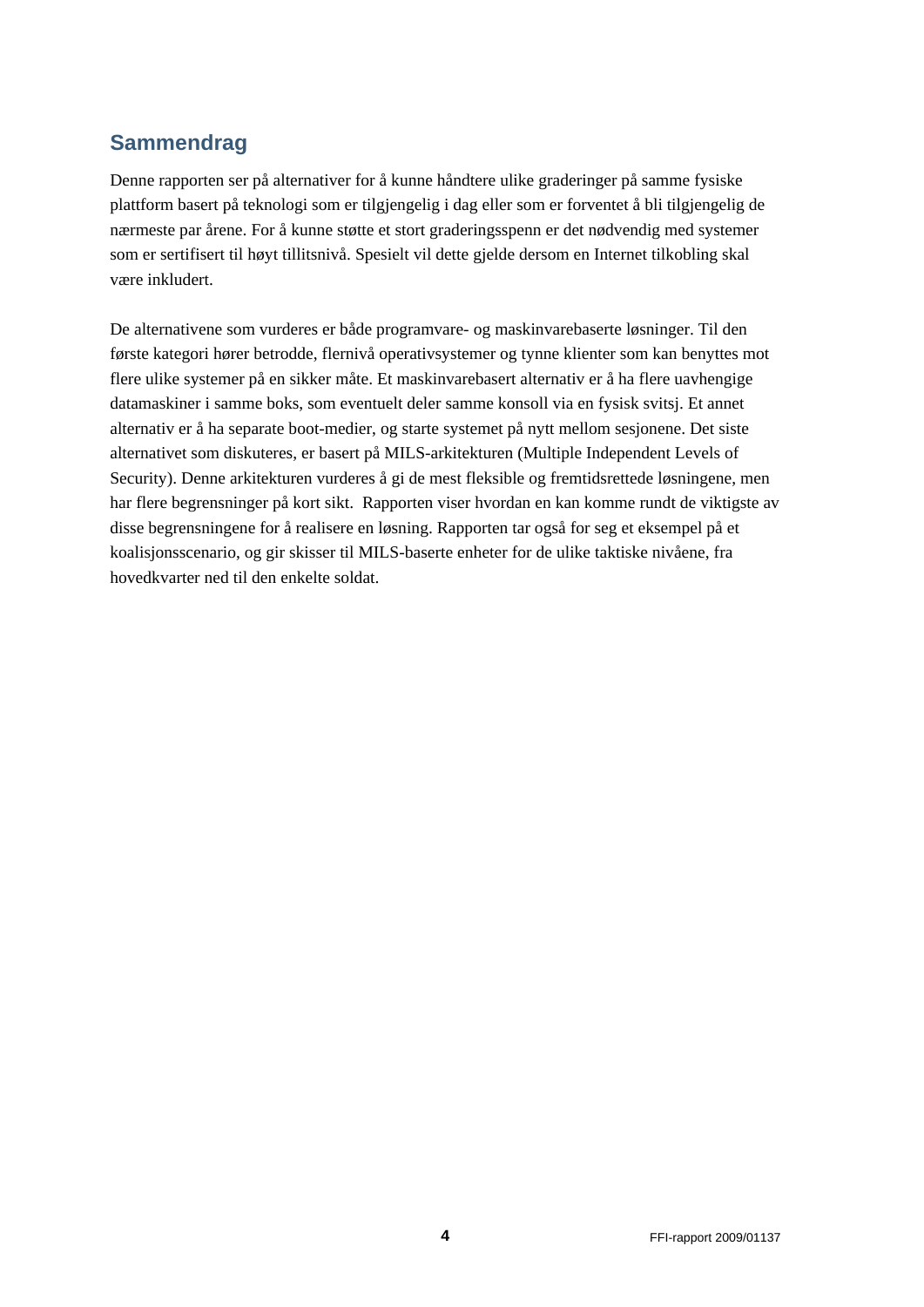# **Contents**

| 1              | <b>Introduction</b>                            | $\overline{7}$ |
|----------------|------------------------------------------------|----------------|
| $\overline{2}$ | <b>Alternative Solutions</b>                   | $\overline{7}$ |
| 2.1            | Trusted operating systems                      | 7              |
| 2.1.1          | <b>XTS-400 (STOP)</b>                          | 8              |
| 2.2            | <b>Thin Clients</b>                            | 9              |
| 2.3            | Multiple computers in one                      | 10             |
| 2.4            | Reboot based systems                           | 12             |
| 2.5            | Multiple Independent Levels of Security (MILS) | 12             |
| 2.6            | Discussion of the alternatives                 | 13             |
| 3              | <b>MILS</b>                                    | 14             |
| 3.1            | <b>Technical Challenges</b>                    | 16             |
| 3.1.1          | Certification of classified systems            | 16             |
| 3.1.2          | Device handling                                | 16             |
| 3.1.3          | Console                                        | 16             |
| 3.1.4          | Storage                                        | 20             |
| 3.1.5          | Network stack                                  | 20             |
| 3.1.6          | Hardware platform                              | 21             |
| 3.1.7          | Available products in a short term             | 21             |
| 3.2            | What can be achieved in short term?            | 21             |
| 3.2.1          | <b>Example Configurations</b>                  | 22             |
| 4              | <b>Conclusions</b>                             | 26             |
|                | <b>References</b>                              | 27             |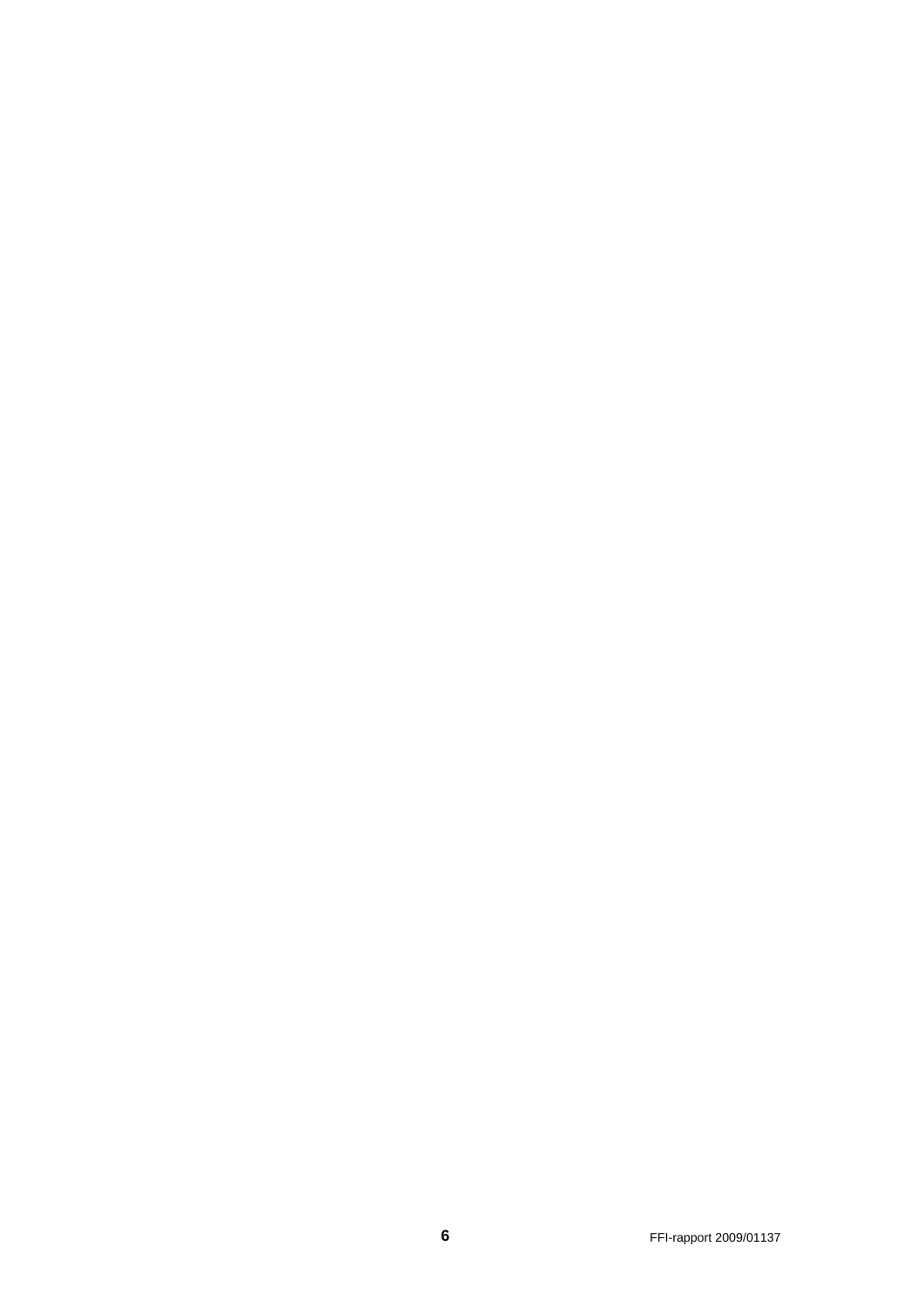### <span id="page-6-0"></span>**1 Introduction**

In military operations there is a need for handling information of different security classifications in the field. Traditionally this has been solved by using dedicated systems for each security level, and information has had to be moved manually across the air gap between the systems. However, this solution implies duplication in equipment and procedures, and is inefficient in operation.

Although far from ideal, this type of solution can be accepted in a tactical headquarter, but for highly mobile units in field it is more problematic. For vehicle mounted equipment, and in particular man pack equipment for the soldier, size, weight, and power consumption are critical factors, as well as the efficiency of the system to be able to react quickly in a critical situation. Depending on the role of the tactical unit there is a need to run different applications with different classification levels on one physical unit and to have mechanisms and tools to have a more flexible information flow between the levels, still limited by the security policy.

Because this has traditionally not been done, there are no established ways for doing this. This report therefore considers solutions that have the potential to enable multiple security classifications to be handled on a single mobile terminal. In some scenarios it is desirable that such a terminal also have a connection to the Internet, in which case an assurance level as high as EAL 6-7 according to Common Criteria will likely be required. If an Internet connection is not to be included, an assurance level of EAL 5 may suffice.

### **2 Alternative Solutions**

In the following subsections we discuss alternative solutions and products that can potentially be used to handle information of different classifications on a single terminal.

### **2.1 Trusted operating systems**

There are several operating systems with a strong emphasize on security. However, when looking at handling information of different classifications on the same computer, the assurance requirement depends on the security span. As mentioned, it must be expected that for highly classified systems also connected to Internet servers, an assurance level as high as EAL 6-7 will be required. In that regard, Solaris 10 with Trusted Extensions and Red Hat Enterprise Linux are only evaluated to EAL4 (both augmented with ALC\_FLR.3 and conformant with the Controlled Access Protection Profile, the Role Based Access Control Protection Profile, and the Labelled Security Protection Profile). In fact, there is no general purpose operating system that is evaluated to EAL 6 or 7. The closest match is XTS-400 from BAE Systems, which is evaluated at EAL5. XTS-400 is further discussed in the next subsection.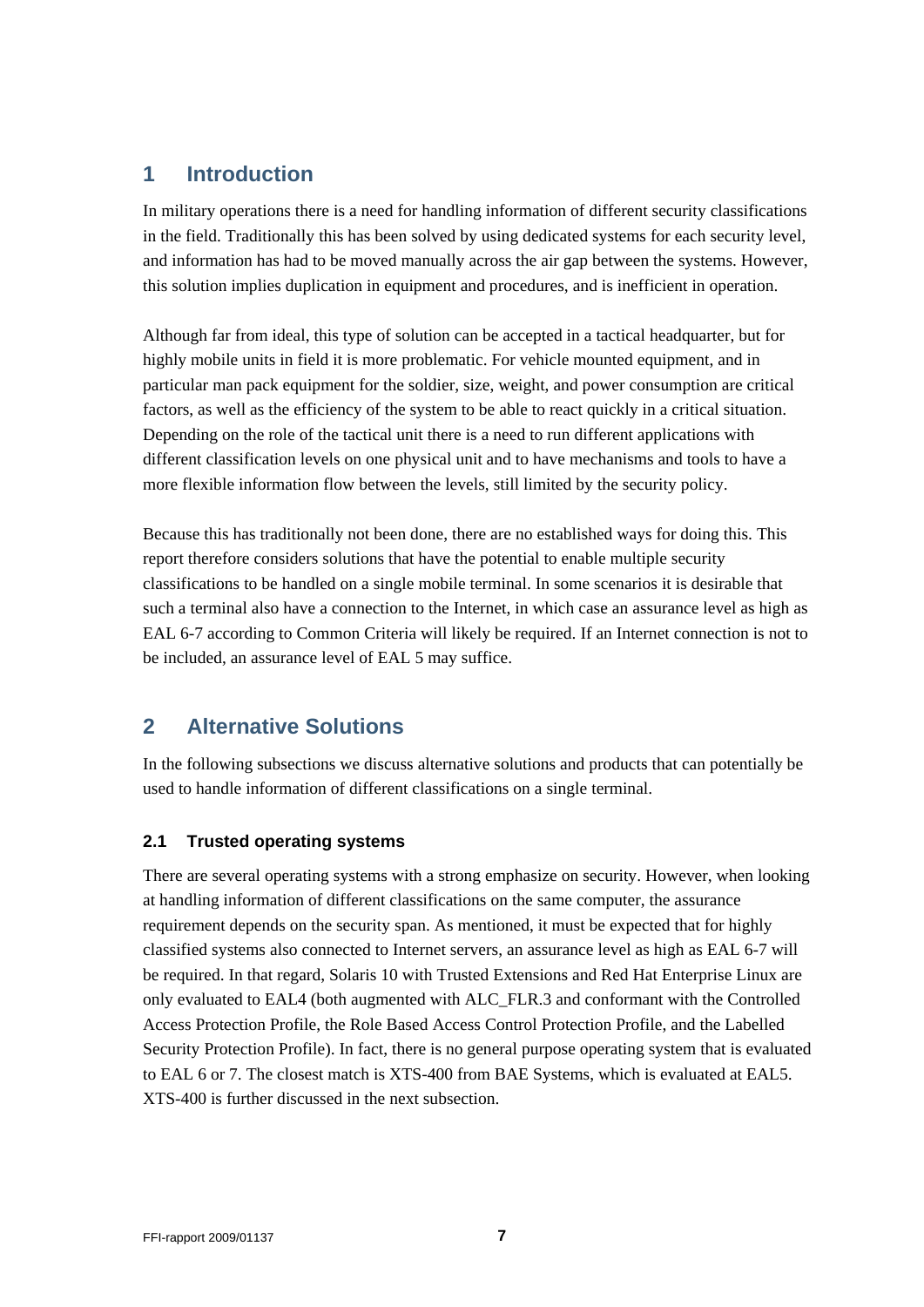### <span id="page-7-0"></span>2.1.1 XTS-400 (STOP)

XTS-400 is an MLS type of operating system and is a successor to SCOMP (Secure Communications Processor), XTS-200, and XTS-300. XTS-400 was first successfully evaluated at EAL5 (augmented with ALC\_FLR.3 and ATE\_IND.3) in 2005, and an updated version was again evaluated at the same level in 2008 (both times with support for the Labelled Security Protection Profile and the Controlled Access Protection Profile).

XTS-400 is actually a combination of the Secured Trusted Operating Program (STOP) version 6.4.U4 with specific hardware. The hardware included in the evaluation is based on the Intel IA- $32$  architecture,<sup>[1](#page-7-1)</sup> and also includes several peripheral devices such as hard-disks, floppy drives, tape drives, video controllers, DVD-drives, keyboard/mouse, monitors, Ethernet cards, and printers.

The security target for XTS-400 [1] states that operating systems evaluated against that security target will:

- Associate sensitivity labels with all objects and all its users will have an associated clearance level identifying the maximum security level of data that they may access.
- Allow simultaneous use of the system by multiple users, all with different clearances and needs-to-know.
- Allow simultaneous network connectivity to networks of differing sensitivities/classifications (including IPv6 networks).
- Provide mandatory integrity protection of files.

-

- Provide an untrusted operating environment that includes common Linux commands and tools.
- Provide an Application Programming Interface/Application Binary Interface which is suitable for running most Linux applications in their binary format (no recompilation required).

To achieve this, the STOP kernel provides support for multitasking where each process is isolated in a virtual process environment. The security kernel running in ring 0 performs both mandatory access control as well as integrity control when a process is to access an object. The security kernel also provides I/O services and an inter-process communication message mechanism. Discretionary access control to the file system is enforced by the trusted system services running in ring 1, while the operating system services running in ring 2 provide a Linux interface to the applications running in ring 3. Although this provides a layered security model, there are also trusted applications, upon which the system relies to enforce the security policy, running in ring 3.

Because XTS-400 is targeted at server and guard applications, it is less suited for use on a mobile terminal. In particular, the hardware included in the evaluation is neither likely to be found in a standard laptop (or other mobile terminal) nor particularly suited for such use. A more recent

<span id="page-7-1"></span><sup>&</sup>lt;sup>1</sup> CPUs: Intel Pentium III and Intel Xeon (P4) "Prestonia". Motherboards: Intel L440GX and Intel SW7501.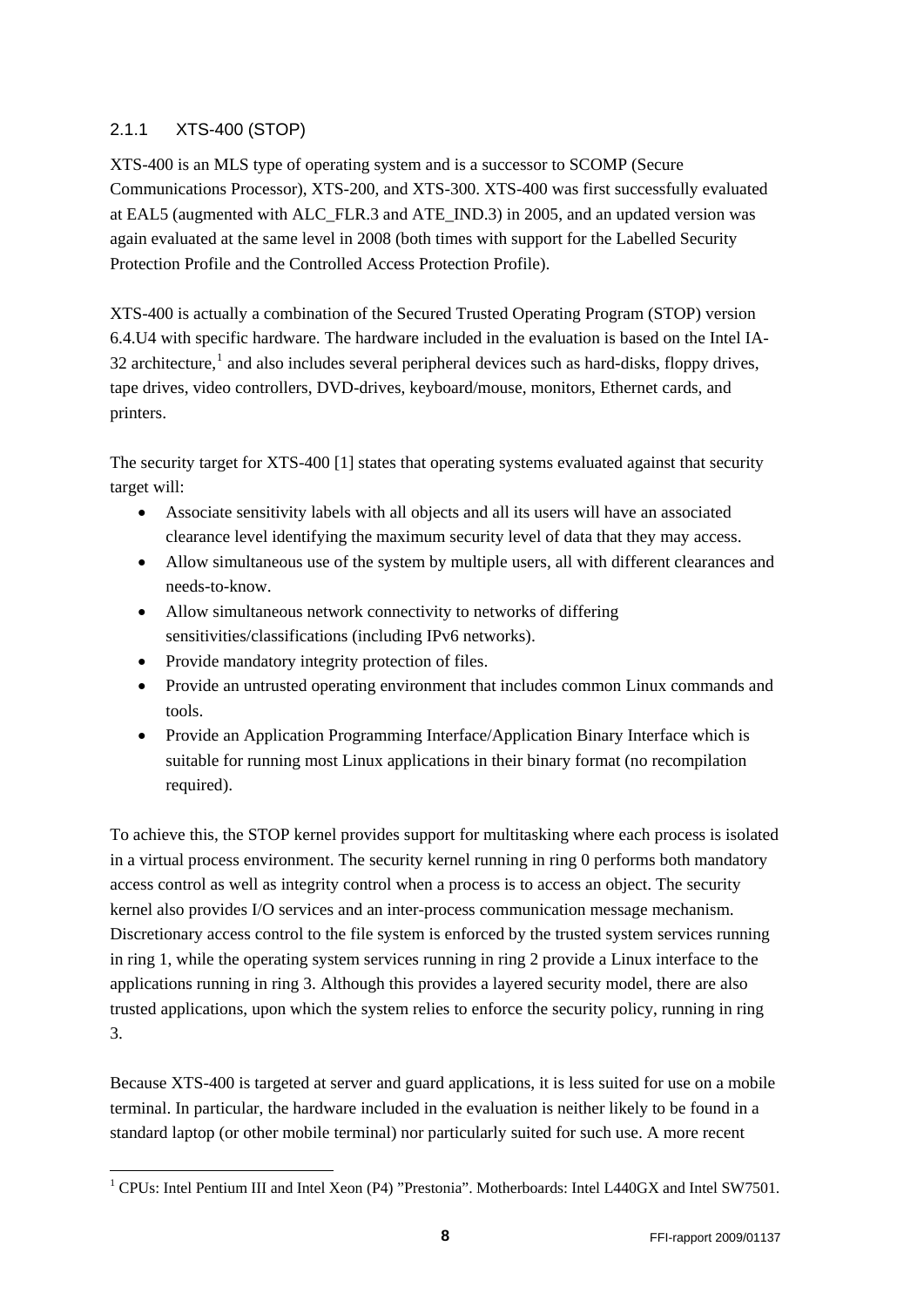<span id="page-8-0"></span>offering, STOP 7 [2], is to provide broader deployment options enabling tactical deployments. Although STOP 7 like its predecessor is to be certifiable at EAL5, no certification has yet been performed.

### <span id="page-8-2"></span>**2.2 Thin Clients**

There are several thin client solutions that can be used to access multiple computers within different security domains at the same time. Such products include:

- NYTOR's Trusted Multi-Net thin client [3] which enables accessing up to four domains simultaneously. It is based on a hardened version of Windows XP embedded and utilizes VMware to provide access to multiple domains.
- The Secure Inter-Network Architecture (SINA) thin client [4], from Secunet, which provides a thin client solution built on top of SINA Linux.
- The Sun Ray Virtual Display client which is part of Sun's Secure Network Access Platform (SNAP) [5].

The ultimate assurance levels of such thin client solutions are generally limited by their software implementation (including any underlying operating system). One way to mitigate this is by using a hardware solution for controlling the information flow to and from the thin client. Such hardware is provided by Tenix, with their Interactive Link Data Diode [6] and Interactive Link Keyboard Switch [7] (evaluated to EAL7 and EAL5 respectively). Using these, a thin client (or workstation) in a high classification domain can be connected to both a server in a lower classification domain and a server in its own domain. The keyboard and mouse of the thin client is connected to the servers in both domains using the keyboard-switch, enabling the user to select the active domain for the keyboard/mouse. Furthermore, the screen of the low classification server/workstation can be displayed on the high side thin client utilizing the one way channel provided by the data diode. This can for instance be combined with Sun's Secure Network Access Platform, as shown in [Figure 2.1](#page-8-1).



<span id="page-8-1"></span>*Figure 2.1 A Sun Ray Virtual Display Client (thin client) used in combination with the Tenix keyboard switch and data diode [8].*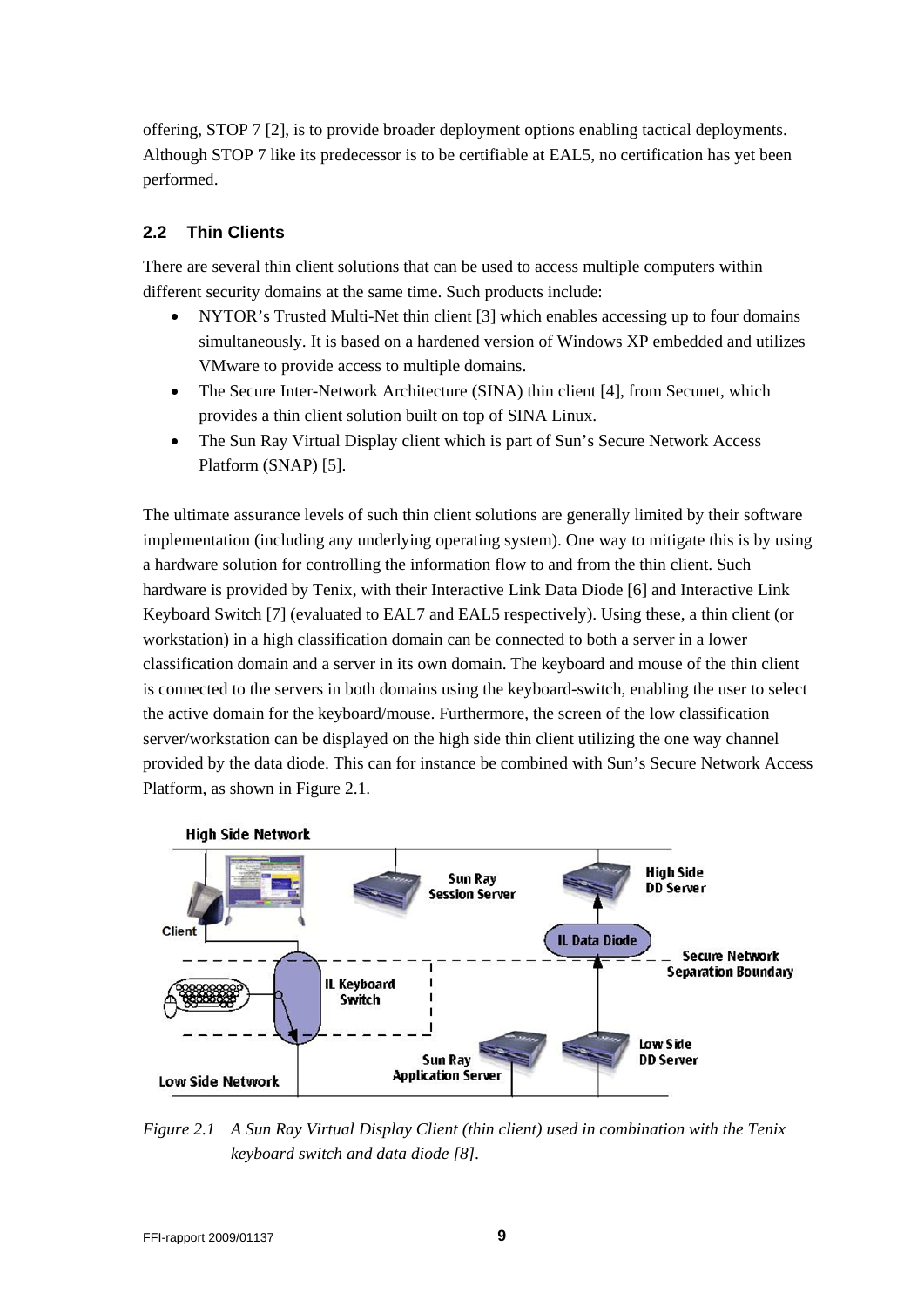<span id="page-9-0"></span>Nevertheless, because thin client solutions require a network connection to the server(s), they do not support offline use and hence do not provide a sufficient solution for mobile terminals with limited connectivity.

As part of the SINA product line there is also the SINA Virtual Workstation [9] though. Like the SINA thin client, the SINA Virtual Workstation is also based on SINA Linux. What differentiates the workstation from the thin client, however, is that it allows running multiple virtual machines each hosting a guest operating system (e.g., Windows or Linux), enabling offline use. Notice that such a virtual machine can also be used as a thin client by running the thin client software within the virtual machine. The SINA Virtual Workstation has been approved for use for multiple levels up to confidential in Germany and can be provided on both laptop and desktop platforms. However, the SINA Virtual Workstation does not appear as a candidate for higher classifications.

### **2.3 Multiple computers in one**

A common way to handle information at different classification levels is to have separate networks and computers for each classification level. In this section we discuss a solution resembling this approach by having multiple computers in one.



<span id="page-9-1"></span>*Figure 2.2 Single-board computer with physical dimensions 90x96mm [10].*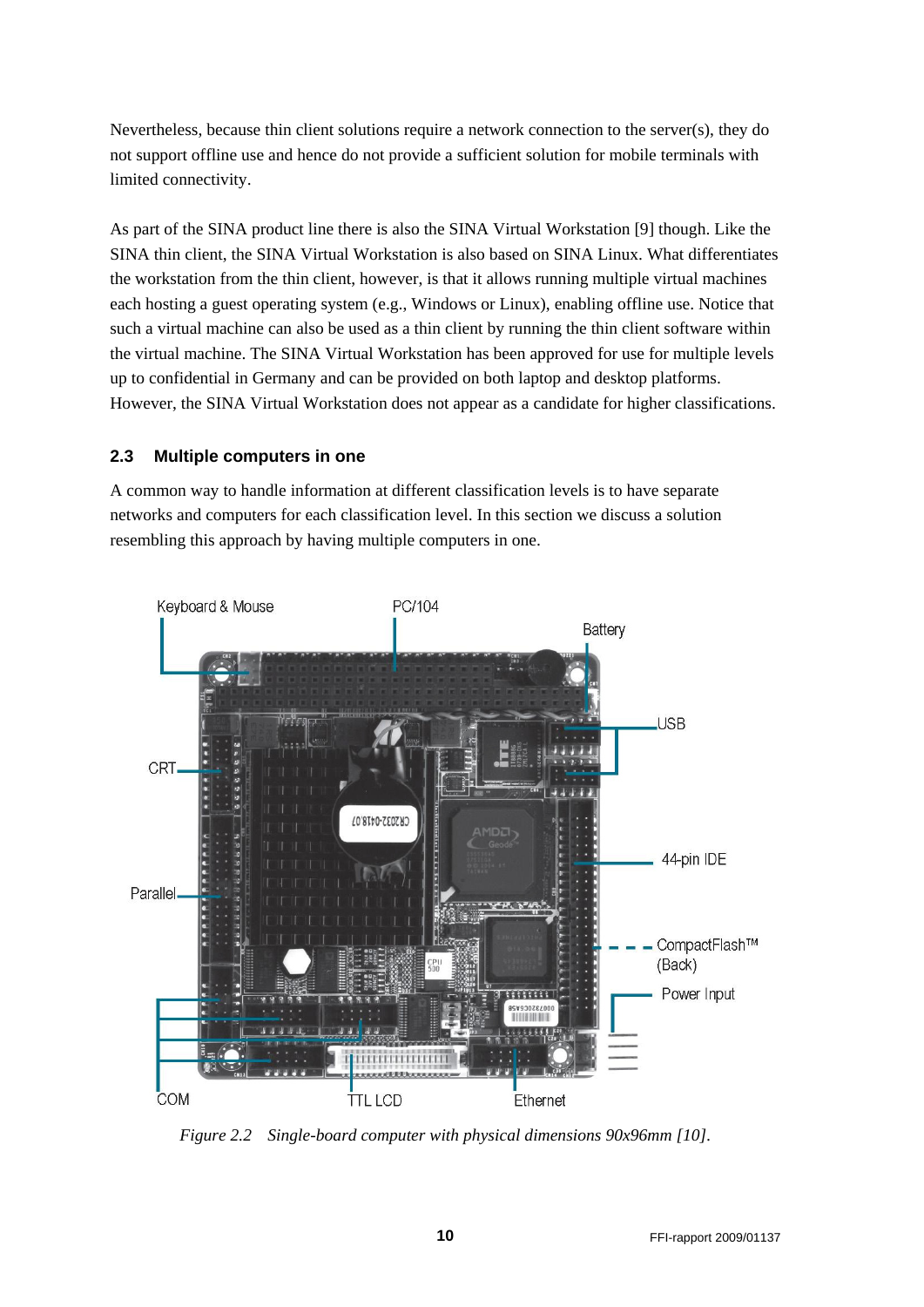A solution with multiple computers in one is facilitated by the availability of small single-board computers. For illustration, one such single-board computer (the PFM-540I from AEEON [10]) is shown in [Figure 2.2](#page-9-1). This single-board computer has an AMD Geode LX800, x86 compatible low power processor, capable of running Linux and Windows XP. The board also provides screen, mouse, keyboard, network, USB, and storage (IDE and CompactFlash) connectors, as well as support for up to 1GB RAM. The board does not contain a fan and is available in a version with an operating temperature of -40 to 80 degrees Celsius. Its physical dimensions are 90x96mm. More powerful single board computers suitable for demanding environments are also available (e.g., from GE Fanuc).

Due to the small physical dimensions, it is possible to fit multiple (e.g., two or three) such boards within a limited form-size, where each board is connected to its own storage (e.g., using flash disks/memory) while sharing the same power supply and battery in order to maintain small size and low weight.

A single keyboard, screen, and mouse can be shared through a built in KVM-switch. Alternatively, a more advanced solution could allow the screens of the lower classified domains to be sent through a one-way channel to the highest security domain, and be displayed within separate windows on that screen. This conceptually resembles the Tenix solution discussed in the previous section, but with the significant difference that an integrated one way channel would have to be provided. A third more rudimentary alternative would be to collect the keyboard, mouse, and screen cables from each board/computer within a colour-coded bundled cable/plug, where only one such bundled cable/plug can be connected to the screen, keyboard, and mouse at the same time. Finally, notice that because each board has its own network connector, each board can be simultaneously connected to separate networks/radios.



*Figure 2.3 A DataVaultX4 tactical rugged mobile system [11].* 

<span id="page-10-0"></span>When looking for existing products resembling the description given above, the closest match found was the DataVaultX4 from Secutor Systems [11] which integrates three (alternatively two) computers within a single case. Each hardware-based domain has its own screen, while a switch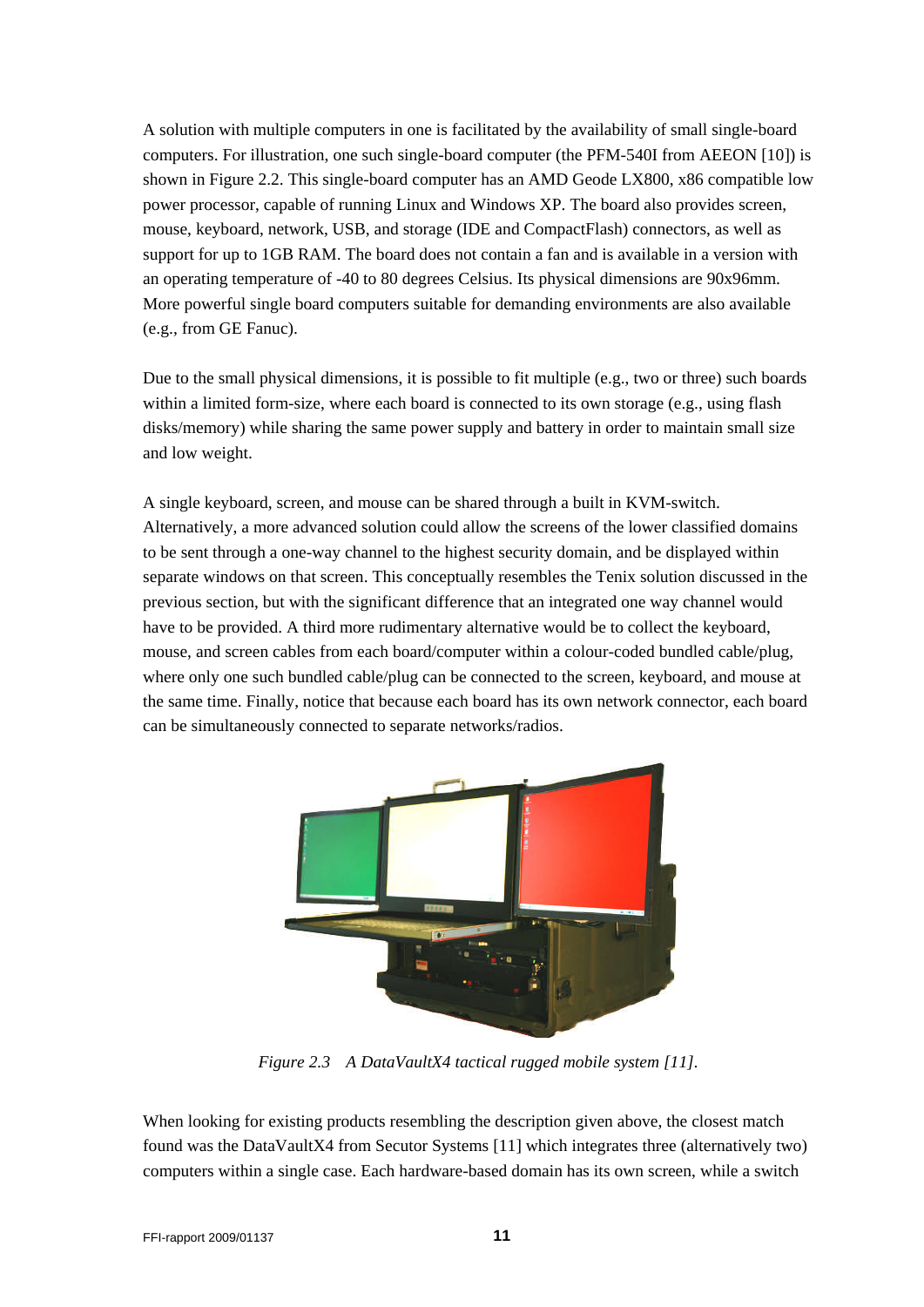<span id="page-11-0"></span>is utilized for sharing the same keyboard/mouse. Thus, each computer is separate and runs its own operating system (e.g., Windows). A version of the system was certified to EAL4 in 2005, and according to Secutor Systems there is an EAL5 evaluation pending. However, with multiple screens and a rugged construction, the form factor resembles more of a mobile workstation than a laptop, as can be seen in [Figure 2.3.](#page-10-0) The system is also quite heavy, with a weight of about 40 kg. However, a laptop version is said to be under development [12] and there is also a version with a single screen.

### **2.4 Reboot based systems**

If restricting the system to a more standard laptop or tablet-pc, the previous scheme is not applicable. In that case, one possible way to enable handling of information of different classifications is by requiring the system to be rebooted when switching security level. As there are many rugged laptops with removable hard drives, one option is to use a separate hard-drive for each security domain and reboot the system when a change of security domain is required. In order to save space it might also be an alternative to boot from memory sticks (without a hard disk present).

A more streamlined variant of this would be to have a laptop/tablet with multiple disks/memorycards, where the user can select which disk/memory-card is to be physically connected to the motherboard using a switch. Such a switch could also be made to cut the power to the motherboard when changing disks, ensuring that the system is always rebooted when changing boot media.

Although an operating system supporting hibernation could reduce the time of these switches somewhat, such switches clearly represents significant overhead and would typically also require changing the network/radio connections and so on. Thus, such a solution only seems applicable when switches between security domains are relatively rare. With such a solution, it should also be assured that there is no covert channel from a higher to a lower session, e.g., via firmware memory.

### **2.5 Multiple Independent Levels of Security (MILS)**

Multiple Independent Levels of Security (MILS) provides the means to have several strongly separated partitions on the same physical computer/device. As can be seen in Figure 2.4, the MILS separation kernel is fundamental to the MILS architecture. The separation kernel is basically a small piece of software that divides the system into separate partitions where the middleware and the applications are located. The middleware layer may provide an interface to the applications (e.g., a POSIX API and traditional OS services like device drivers and file system) or provide a virtual machine enabling an operating system (e.g., Windows or Linux) to be run within the partition.

The strong separation between partitions both prevents information from leaking from one partition to another, and also provides fault-containment by preventing a fault in one partition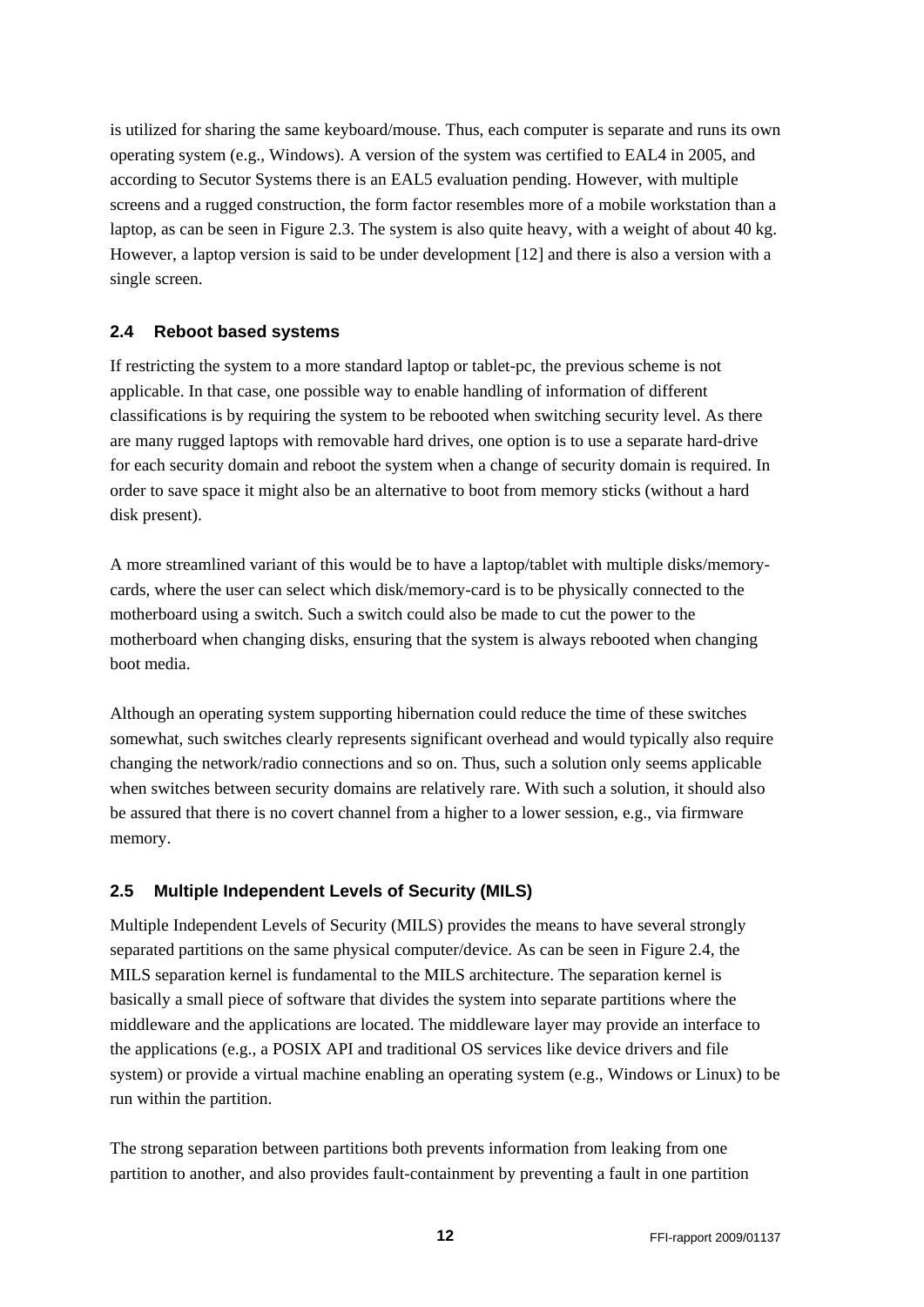<span id="page-12-0"></span>from affecting another partition. MILS also enables communication channels (unidirectional or bidirectional) to be selectively configured between partitions.

Although such functionality can also be provided to some extent using other software solutions (e.g., VMware or the SINA Virtual Workstation discussed in Section [2.2](#page-8-2)), those do not provide the same high-assurance.

The separation kernel concept has for a decade been used in real time operating systems (RTOS) where safety has been a strong requirement. The idea of using a similar technology for security critical systems was the basis for a program led by AFRL (Air Force Research Lab) in the US, which also introduced the term MILS. The goal of the MILS program was to support the evaluation and validation of MILS components, including the development of standard protection profiles (PP). The vision was to have a family of high assurance COTS products from different vendors that could be put together into complete systems of various kinds. The concept of compositional evaluation, where the evaluation of the complete system makes use of already evaluated parts, will then reduce the cost and time of the final evaluation.

For more details about MILS please refer to [13] and the references given there.



*Figure 2.4 The MILS architecture.*

### **2.6 Discussion of the alternatives**

Of the discussed solutions, STOP and MILS appear as the most suitable software based alternatives for handling multiple classification levels on a single mobile terminal. By being more of a general purpose operating system, STOP in a sense provides the more complete solution. Although STOP enables running many unmodified Linux applications, it is nevertheless a nonstandard platform that at least to some extent impedes application portability and reuse.

MILS on the other hand provides a more high-assurance platform, which will likely be a requirement for broader classification spans. By allowing standard operating systems to be run within partitions, MILS is well suited for application reuse. On the other hand, a functional MILS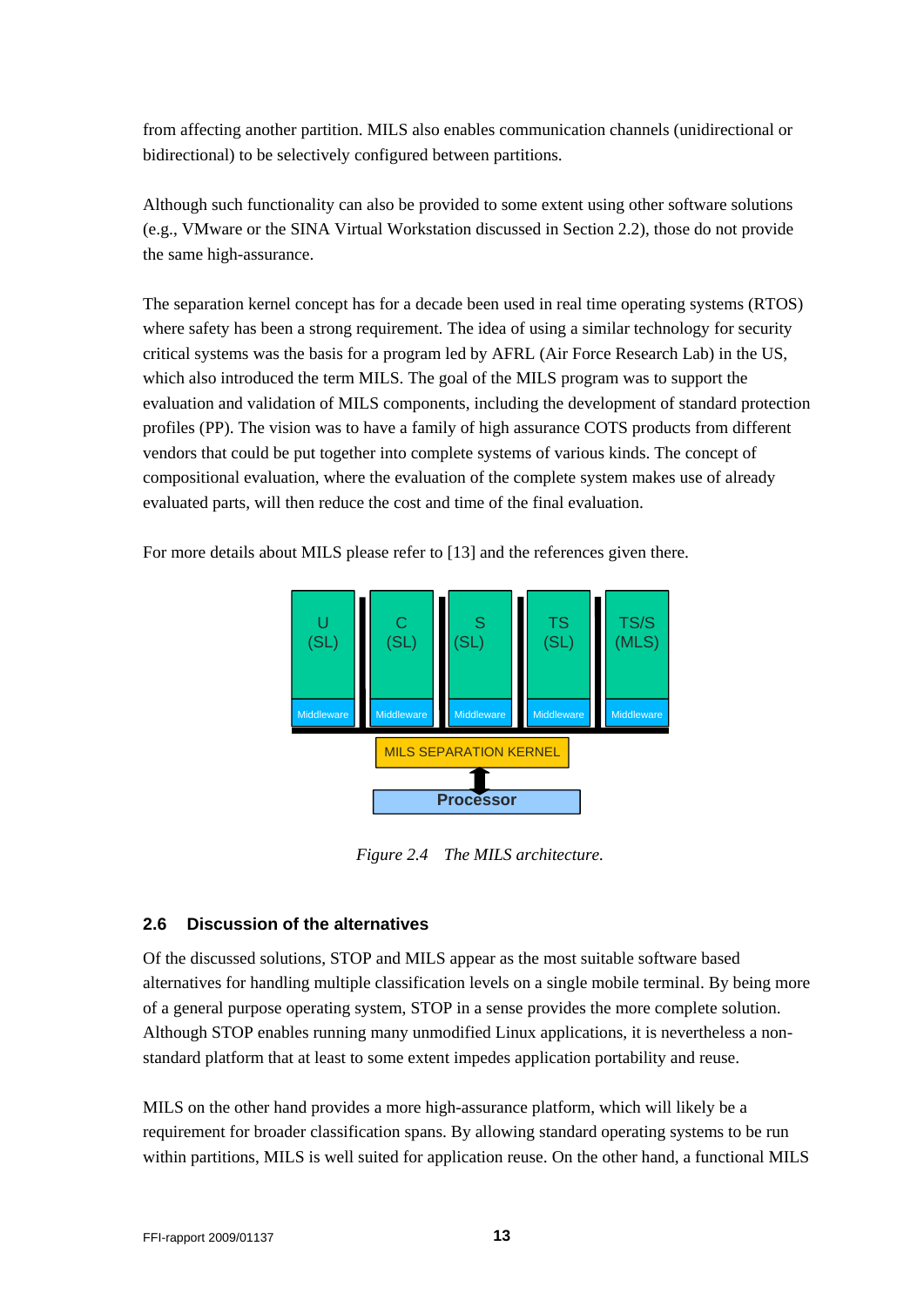<span id="page-13-0"></span>system may typically require additional functional components which are currently not available (at least not in an evaluated form). We will address this issue in more detail in the next section.

In light of the previous discussion it can be concluded that there is currently no complete highassurance software solution for handling information of multiple classifications on a mobile terminal. However, MILS does provide a good platform upon which such a complete system can be built.

A hardware based approach based on multiple computers may provide an alternative to a software based solution. Such a hardware solution inherently provides a strong separation thereby facilitating system evaluation, but likely also incurs a higher weight and larger size (or alternatively reduced system performance). Having multiple physical computers in one also to some extent provides a less flexible solution compared to MILS. For instance, a hardware solution is less flexible with regard to the number of classification levels supported, does not facilitate for security critical components being protected within separate partitions, and does not provide a inherent mechanism for configuring the information flow between partitions/machines (although the latter could be achieved using special hardware as well).

### **3 MILS**

We will in this section take a closer look on how MILS can be applied to military systems and discuss challenges to overcome. Clearly, a MILS workstation (as shown in [Figure 3.1\)](#page-13-1) will be a useful and attractive component that can solve some of the security challenges in military information systems.



<span id="page-13-1"></span>*Figure 3.1 MILS workstation[14].*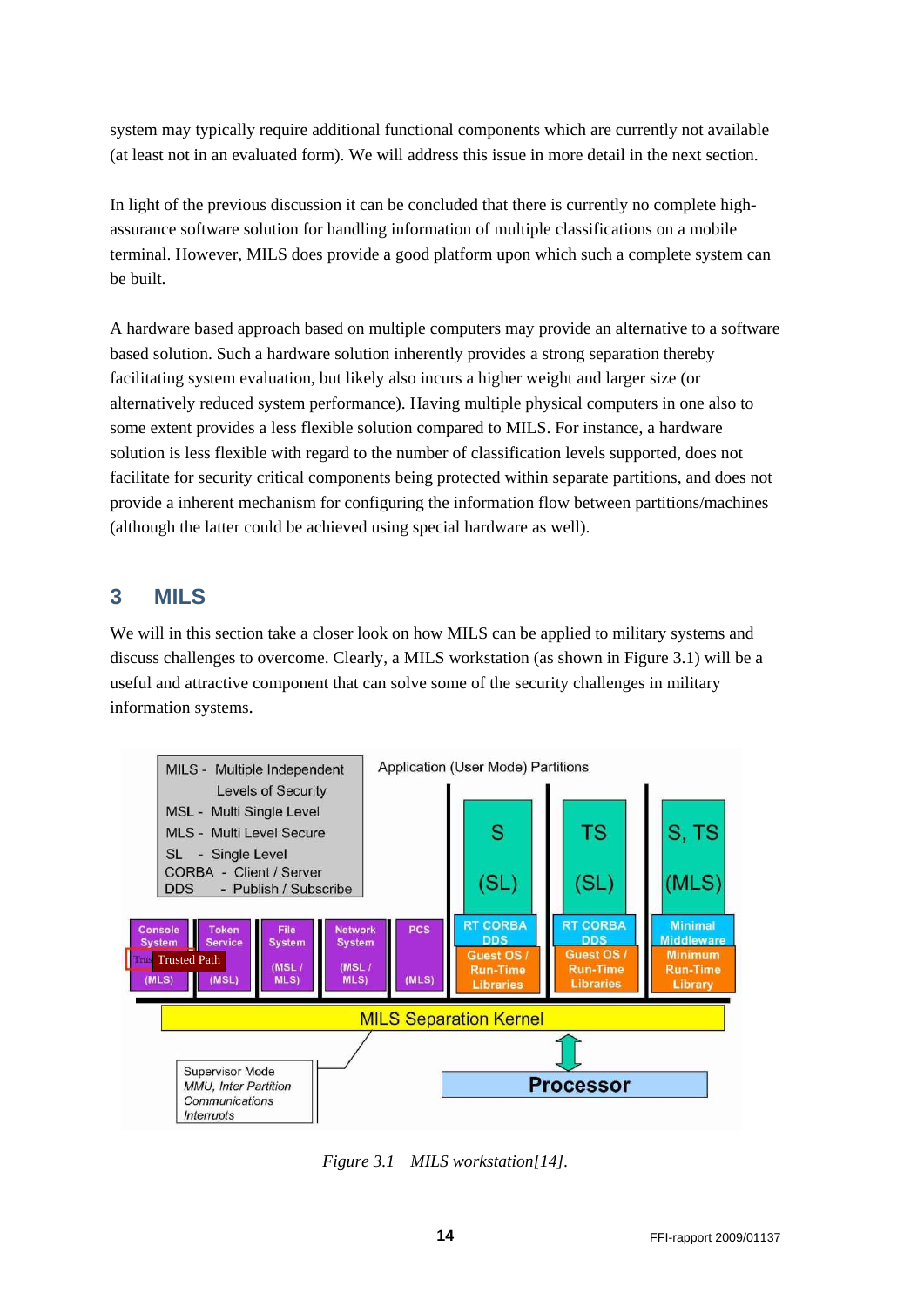The complete MILS workstation consists of a number of MILS middleware modules for console, file system, network etc. which need to be evaluated separately, some of them at the same EALlevel as the separation kernel. How these are chosen will set the properties of the workstation. Such a streamlined MILS workstation is still a vision, however, since none of the trusted middleware modules are available yet.

An important prerequisite for the evaluation of these MILS modules are the protection profiles (PP). However none of them are approved yet (except for the Separation Kernel Protection Profile itself), but most of them exist as draft. Until these works are done and the evaluations are fulfilled, a full functioning high assurance MILS workstation is difficult to achieve. However, it is still possible to make use of the separation kernel to make a workstation with limited functionality. In the lack of standard certified MILS modules, some functions then has to be duplicated per level as single level modules, or they can be simplified to be able to do a preliminary evaluation.

Rance DeLong (LynuxWorks) lists what we need for a high-assurance MILS-based MLS workstation below:

- We've got MILS SK, PCS, DDS, CORBA, guest OS, POSIX...
- We'll need some other high-assurance MILS subsystems:
	- Console with trusted window system
	- Trusted naming service, identity/integrity attestation
	- Trusted disk storage and filesystems
	- Trusted networking
	- Session management (command env, session lock/unlock, suspend/resume)
	- Application management (dynamic instantiation, dynamic resource mgmt)
	- System management (user admin, app admin, dev mgmt, sys update, plugins)  $\equiv$
	- System operations management
	- System self-test, integrity and recovery
	- Auditing (daemon, storage, configuration, analysis)
	- Security management (user/group sec attrs, RBAC, label encoding admin)
	- MLS objects, attributes and policy arbiter (label interpretation)
	- User IAAA Identification, Authentication, Authorization, Accounting
	- Cryptographic support
	- Generic regrader (rule-driven, type-driven)
	- Daemons (system log, printer, mail)
	- Hardware (elim DMA vulnerabilities, trusted USB controller, graphics devs)  $\equiv$

The list shows features (i.e., trusted modules) that are needed to fulfil the vision of a complete fully flexible MILS Workstation. However, it will take time to specify, implement and certify all of these. So, what can be done in the meantime? It is our view that it is possible to have a MILSbased system in operation even if the Separation Kernel is the only certified component so far. In the following the challenges to do so are discussed.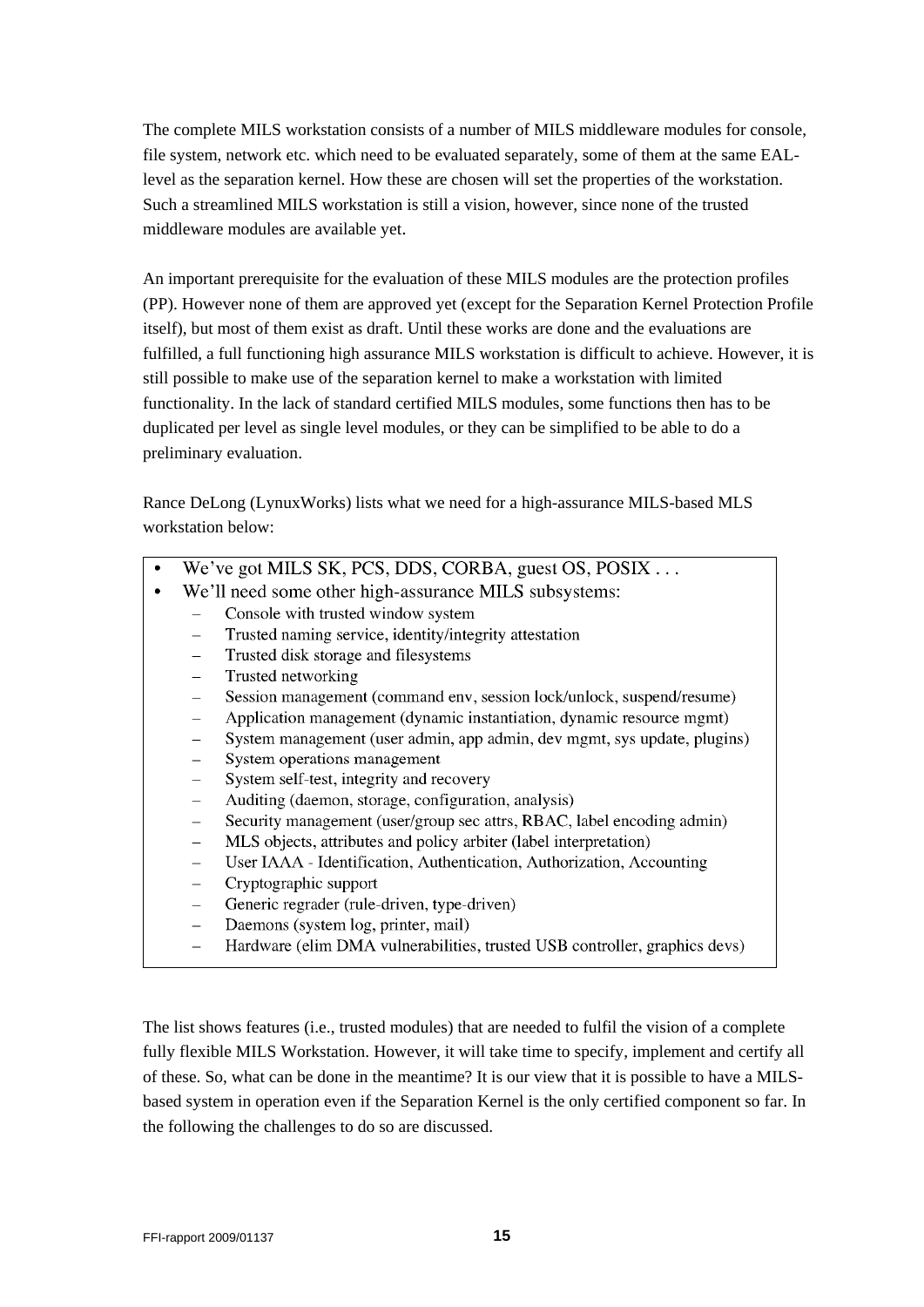### <span id="page-15-0"></span>**3.1 Technical Challenges**

### 3.1.1 Certification of classified systems

For military systems to handle multiple security levels the technical implementation needs to be certified. Depending on the scenario and security levels there is a requirement for medium assurance (EAL4-5) or high assurance systems (EAL6-7). At these high levels a security evaluation takes into account both the software and the hardware of the system. This means that a certificate is valid only for the hardware that was the target for the evaluation. If a certified system is ported to another hardware platform, the system has to be re-certified.

A certificate stating an assurance level, EAL5 or higher is valid only in the country that issued the certificate. That means the actual product needs to be recertified by the security authority in another country. There is little experience in how to do this, whether the evaluation documentation will be released or not, and if so, accepted as is? That is a challenge, as a potential full re-evaluation will take time and be expensive.

### 3.1.2 Device handling

In a MILS system most of the traditional operating system functions are moved to the partitions. However, the device drivers need to be split in some way since the handling of device interrupts has to be done by the kernel, while the partition that is the "owner" of the device will do the rest of the device handling based on a "soft" interrupt from the separation kernel. The "owner" can be a dedicated I/O partition or a virtualized guest OS were the device is handled in a normal way for that OS. If more than one partition makes use of the device, the "owner" has to coordinate the shared use and prevent conflicts.

The vision for MILS is to have standard and evaluated MILS components for functions that will share devices and resources, like console (screen/keyboard/mouse), file system and network. This work is still ongoing, and products will not be available in the near future. In the short term a solution to this problem is to have one device per security level (e.g. disk storage). However, if a truly mobile terminal is to be realized, it is not practical to have a separate console (i.e., screen, keyboard, and mouse) for each security level. The console issue is therefore further discussed below.

### <span id="page-15-1"></span>3.1.3 Console

A MILS based terminal/workstation for handling information of different classifications either requires a separate console (i.e., mouse, keyboard, and screen) for each classification level (i.e., partition) or a secure solution enabling the same console to be shared between multiple partitions. Although separate consoles may be an alternative in some cases, it does not provide a good solution for mobile terminals due to the resulting increase in size and weight. Thus, for truly mobile solutions, secure console sharing is required.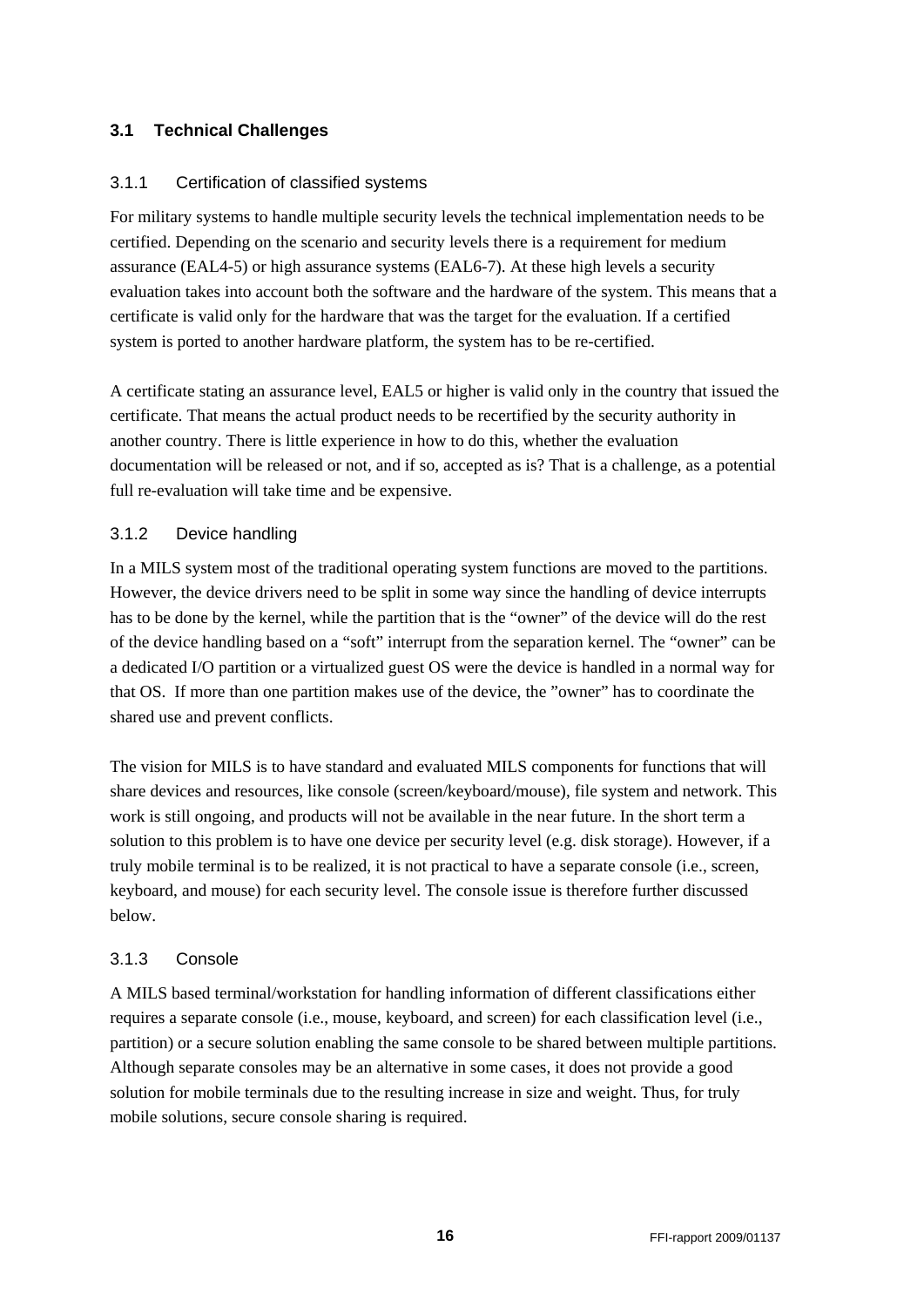A basic console typically consists of three different devices, that is, an output device (screen), an input device (keyboard), and a pointer device (mouse). A more advanced console may have additional shared devices, but we limit our discussion here to the mentioned basic devices. Nevertheless, other devices can be handled in a similar manner. It should also be noticed that the discussion in this section only applies to devices that are to be shared between multiple partitions, as other devices can be handled through the MILS configuration.

In the following we sketch two alternative ways for console sharing that may be used as a starting point for a short term solution. The first alternative, shown in [Figure 3.2,](#page-16-0) provides for displaying each partition (i.e., classification level) within a separate window on the screen. More specifically, each guest operating system (OS) used for handling information at some classification level is presented in a separate window on the screen. These windows may again contain additional windows in the case that the operating system (i.e., partition) represented by a window provides a windowing user interface. The screen partition itself may contain a stripped down operating system providing a window manager.



*Figure 3.2 A console solution enabling multiple partitions to be visible on the same screen.*

<span id="page-16-0"></span>As illustrated in the figure, one way channels are provided from each of the OS partitions to the screen partition. These one way channels can be used for sending the display of each partition to the screen partition, e.g., using the Remote Framebuffer (RFB) protocol used in Virtual Network Computing (VNC) or the protocol of the X Window System. Because only a one way channel is provided, a proxy solution must be utilized. That is, each of the OS partitions must contain a proxy (e.g., implemented as a driver) that maintains any necessary state locally and provides the expected feedback to the local OS. This proxy would then transmit unacknowledged data to the screen partition, where the data is received by another proxy handling the communication with the window manager within the screen partition. As can be observed, this is somewhat similar to the Tenix based solution discussed in Section [2.2.](#page-8-2)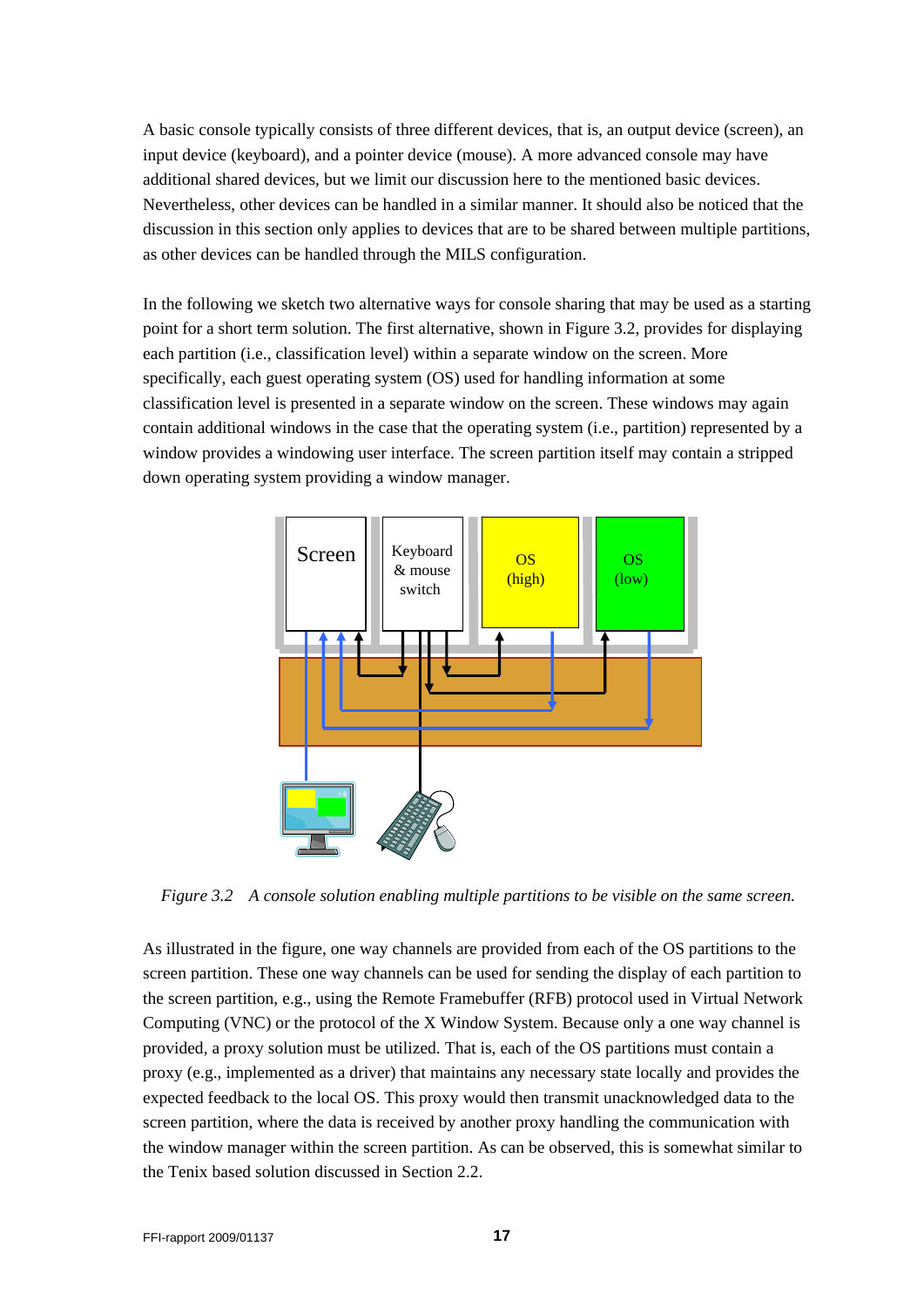In particular, it should be noticed that because there are no outward flows from the screen partition to any of the other partitions, it is not possible for information to leak between the partitions through the screen partition. In order to reduce the risk of the user mistaking the windows corresponding to the different classifications, the windows should clearly show their corresponding classification level (e.g., using labels and colours assigned through static configuration). However, unless a high assurance operating system and window manager is used within the screen partition, there is still a risk that a window somehow could be erroneously labelled or that data somehow ends up within the wrong window. Considering that any information leak resulting from such mislabelling or misplacement would also require a human in the loop, this limited risk may still be acceptable for many usage scenarios in order to achieve a near term solution.

The other aspect which needs to be handled is the keyboard and mouse inputs, as these are to be shared between the different partitions (i.e., security domains) on a time basis. In particular, the keyboard and mouse are only to be connected to a single partition at any time. A key combination can be used in order to select the active partition of the keyboard and mouse. Hence, the software running within the keyboard/mouse switch partition needs to intercept the key combinations used to signal a switch to a different partition. When the keyboard/mouse is active within a partition, all inputs (except the key combinations used for controlling the switch) are forwarded directly to that partition allowing the user to interact within the window corresponding to that partition. In addition, the keyboard/mouse switch partition may also signal the screen partition when a switch is performed, in order to have the current active partition emphasized on the screen. By allowing the screen partition to also be selected as the destination for the keyboard/mouse inputs, the user is able to resize and move windows (i.e., the windows corresponding to partitions).

Because the keyboard/mouse switch partition is to be used with multiple partitions at different classification levels, the software for the keyboard/mouse partition is security critical. A high assurance implementation is facilitated however by the fact that this software only provides limited functionality. It may also be observed that the only input channels to this partition are from the keyboard/mouse, thus an incorrect keyboard/mouse switch software implementation would only be able to leak the keyboard/mouse inputs, and not information already within the partitions.

An alternative design is shown in [Figure 3.3.](#page-18-0) Using this design only a single partition is shown on the screen at any one time. The console switch partition provides a single partition (i.e., OS high or OS low) with an indirect bidirectional channel to the screen partition at any one time. Because only one OS partition uses the screen at a time, there is no requirement to perform window management within the screen partition thereby enabling a simpler (i.e., more low level) implementation.

Because a bidirectional channel is established between the screen partition and the current OS partition, it must be ensured that no data remains within the screen partition when switching between OS partitions. One way to achieve this is to give the console switch partition permission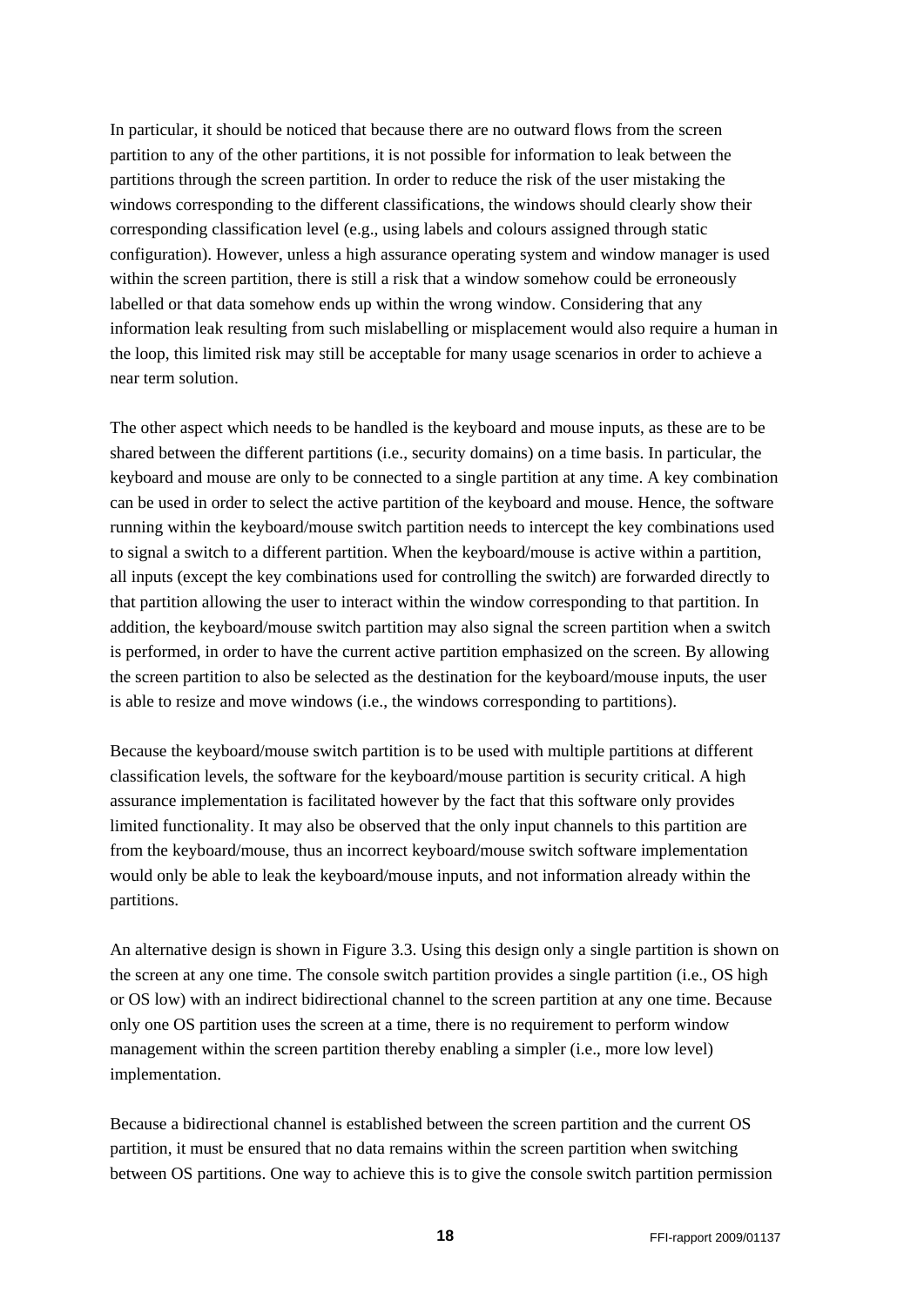to restart the screen partition. That way, the console switch can reset the screen partition when switching between partitions. At restart, the screen partition should be restarted from an immutable media and it should also be ensured that all its memory (including memory on the screen card) is cleared. By only having a limited amount of low level software within the screen partition, the time taken to restart the partition can be limited. (To avoid restarting the partition, a high assurance implementation of the screen partition software would have to ensure that no data remains between context switches.) As before, a keyboard combination is used to switch between partitions.

It is an alternative to connect the keyboard and mouse to the console partition instead of the console switch partition. The advantage with this is that it would reduce the complexity of the console switch partition, thereby simplifying its evaluation. However, a potential disadvantage with this is that it could provide a way to fool the user into believing that he/she is connected to another partition than what is actually the case. This could be done if the console partition and/or connected OS partition is compromised and somehow manages to either generate unintended partition switches or mask the users intended partition switches. As different partitions should have distinctively different looks (e.g., different desktop colours and so on), a sophisticated attack would be required to take advantage of this in a way that is not detected by the user. In particular, it should be noticed that the keyboard and mouse would still only be connected to a single partition at the same time, as this would be ensured by the (high assurance) console switch software.



*Figure 3.3 A console solution providing access to different partitions one at a time.* 

<span id="page-18-0"></span>The motivation for the above designs is that the provided assurance should depend on the limited software within the switch partition (in addition to depending on the separation kernel itself), and not on the more complex screen partition. A disadvantage with the solutions above, however, is the additional processing overhead due to the additional partitions (including their contained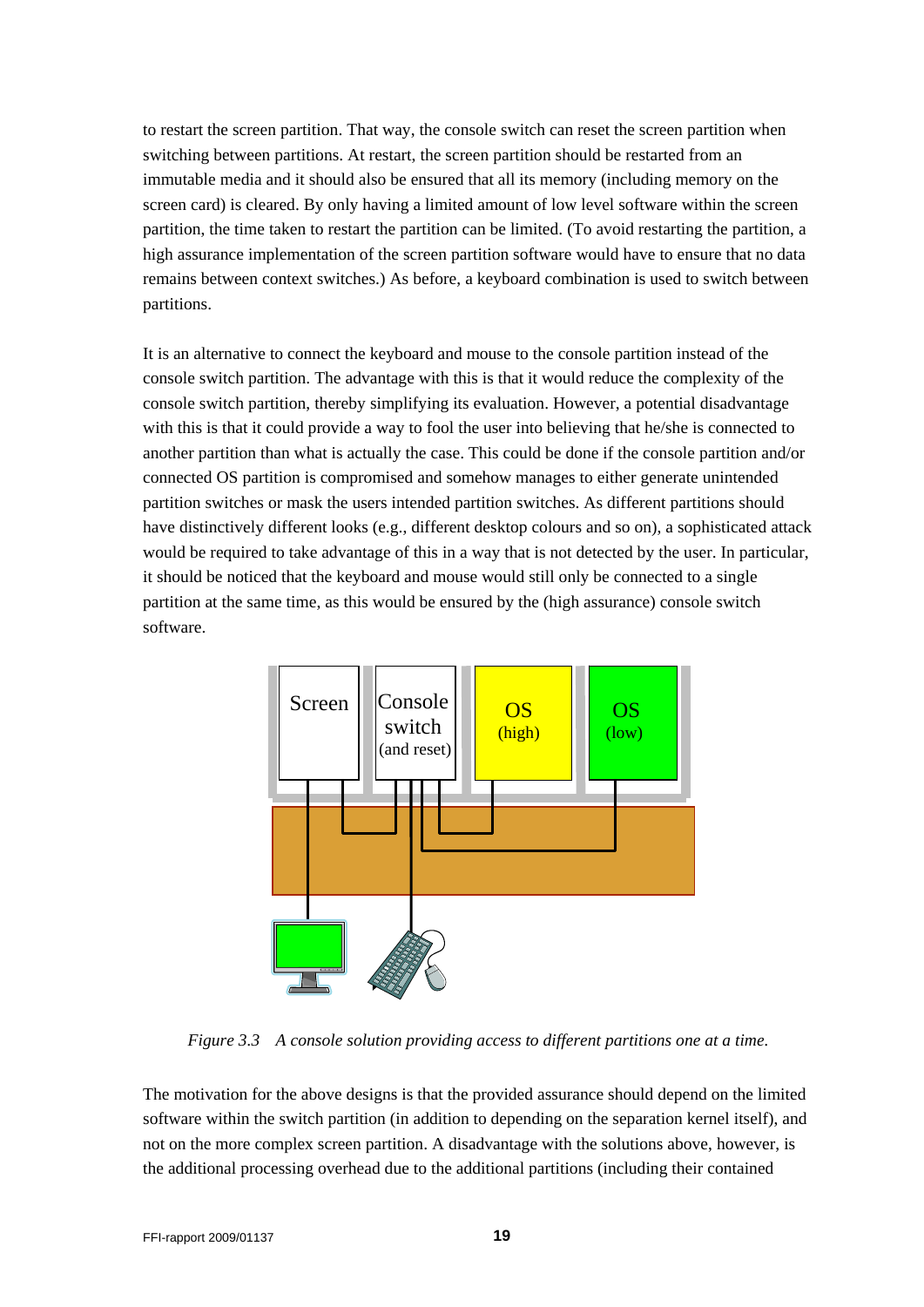<span id="page-19-0"></span>software) and the communication between them. Considering that the mouse and keyboard generates very limited traffic in terms of bandwidth, the screen handling is expected to represent the largest overhead. This would particularly be the case if considering more graphic intensive applications, in which case a prototype would be advantageous to determine the actual performance impact.

For a desktop solution, the simplest solution in the short term may be to have a separate screen card and mouse/keyboard connector for each partition, and then use an external switch to select which partition is to be connected to the screen, keyboard, and mouse.

It may be observed that although we have discussed a solution where different partitions can be shown on the same screen, we have not addressed the issue of copy and paste between partitions. Such functionality is not inherently supported, but could however be added independent of the console solution. More specifically, copy and paste requires a channel to exist in the direction that data is to be allowed to be copied. Thus, when copying data it would be sent onto this channel by the initiating side. At the receiving side the copied data would then be collected from the receive buffer when a paste is performed. The channel for copying data could go directly from the originating partition to the receiving partition or through some intermediate partition for screening. This scheme can clearly be used independent of whether multiple partitions, or only one partition, are shown on the screen at a time. (If drag and drop were to be supported between different partitions, in the design where multiple partitions are shown on the screen at the same time, this would be much more complex.)

### 3.1.4 Storage

The concept for a MILS file system need to be flexible, since in a virtualized MILS system it has to support different guest operating systems. The solutions for this are outside the scope of this report. A certified MILS solution for use of the disk storage will perform partitioning of the disk to be shared by different virtual machines. In the lack of trusted MILS file system/disk partitioning mechanisms, a short term solution will be to have physical separated disks, one per security level/partition. It may also be observed that not all MILS partitions require a disk, as some MILS partitions (e.g., a console partition) may not require persistent storage.

### 3.1.5 Network stack

As long as there is a separate network interface card for each classification level, each partition can be connected to its corresponding network interface card thereby avoiding the requirement for a trusted stack. Still, there are plans for a trusted MILS network stack for proven assurance and robustness. Such a stack can be shared by multiple applications of different security levels to avoid duplication of network connections.

Because a trusted stack is not available yet, a MILS based system will need multiple network interface cards in the short term, one per security level. If they are to be served by the same physical network, the ports have to be encrypted individually, to maintain the strong separation of the levels.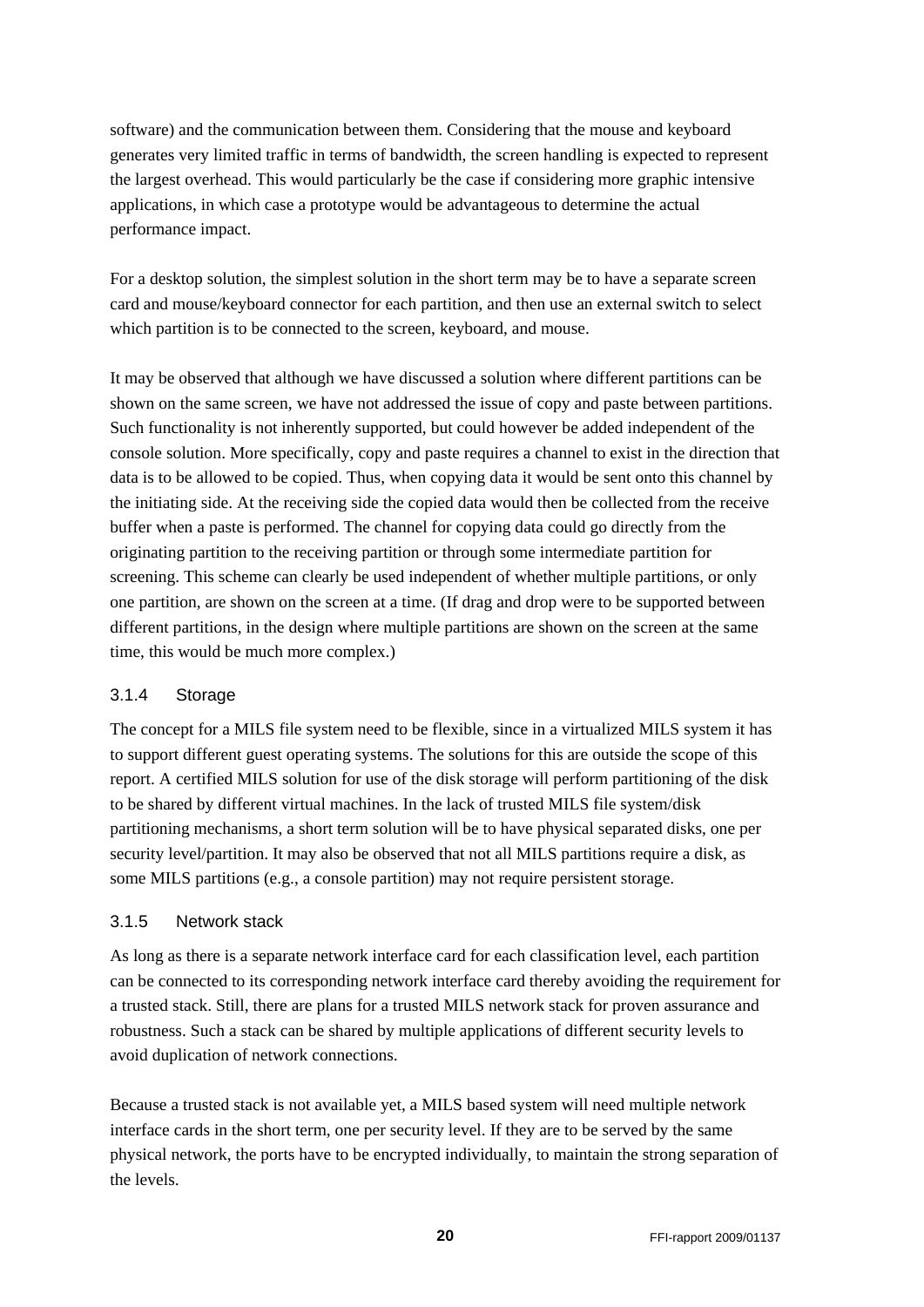#### <span id="page-20-0"></span>3.1.6 Hardware platform

A MILS based high assurance system consists of the separation kernel installed on a physical hardware platform for which it has been evaluated and certified. A MILS system may also include standard middleware modules which have to be evaluated, some to the same assurance level as the separation kernel, but they will typically be hardware independent. Part of the evaluation of a separation kernel can be generic, towards some abstraction layer. The different vendors may have different strategies in this respect. Typically there will be some sort of a board adoption module to bind the separation kernel to a specific hardware, a processor mother board. A CC certificate will always be valid for a specific board or a family of boards, the latter to open for some variations of the hardware details. For changes in hardware a re-evaluation will always be required to get a valid certificate for the new hardware.

### 3.1.7 Available products in a short term

Integrity-178B from Green Hills has been certified for a motherboard with a PowerPC processor, as the first certified separation kernel. The second product that is in for evaluation is VxWorks MILS 2.0 from Wind River. This is also for a PowerPC type of board. The third MILS vendor, Lynux Works has not listed their LynxSecure yet (May 2009), but from what they have published on Internet it can be assumed that they target their planned evaluation to Intel VT type of processor. It is also expected that the Intel-based Integrity PC from Green Hills will be certified in some way within a couple of years. Integrity PC appears on Green Hills' home page as an existing secure product, but it is quite clear that a formal certificate will be required for security critical applications.

High assurance products imply the use of formal methods, also mathematical proof for the highest level, EAL7. Since the separation kernel is small, an evaluation is relatively cheap compared to that for a traditional monolithic OS, like UNIX (which in addition never will reach more than medium level of assurance, so the evaluations are not comparable). However an evaluation at the highest levels is still a big task and it takes time, at least 2-3 years to do an evaluation of a separation kernel. A re-evaluation of a certified kernel to another platform should be quicker if some of the material can be reused, and the vendor has been through the process before. In principle it is possible to pick a platform and have it re-evaluated and certified. In fact, vendors claim they have the expertise to do so, but they need customers that can pay for it.

### **3.2 What can be achieved in short term?**

Short term solutions will be limited by what are available at the time of the implementation. For prototyping that is not necessary true, but for operational systems with high assurance requirements, all critical parts need to be certified. And for the next couple of years the only available MILS components will be the separation kernel targeted to PowerPC and Intel VT type of processor boards. Even with these limitations it will be possible to utilize the MILS architecture. In the lack of MILS middleware components, however there has to be single level partitions to support those functions. This will imply duplication of resources like one instance per level for disc storage and network stacks.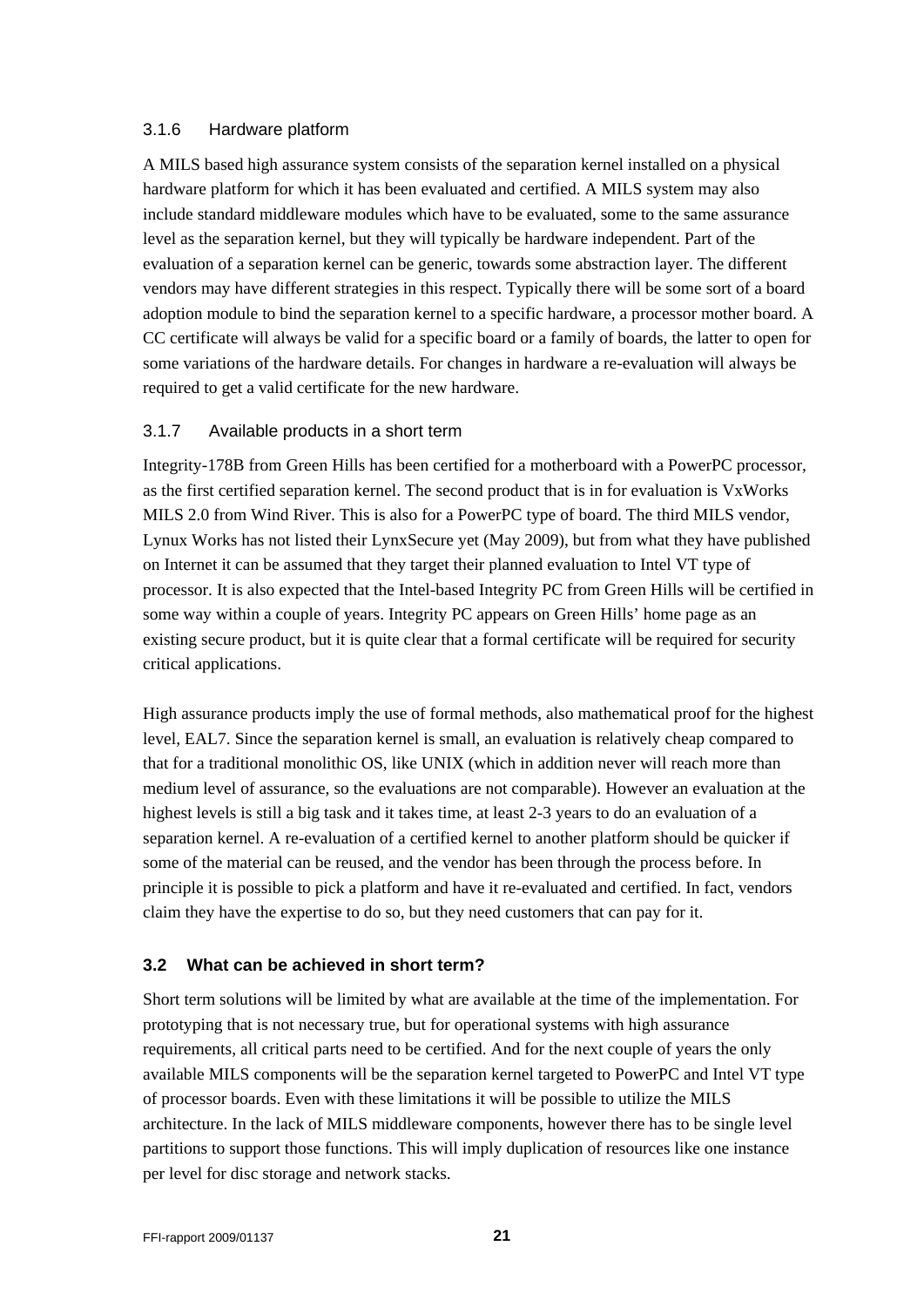<span id="page-21-0"></span>Also in short term some MLS modules may be required. Such modules can be implemented as "native" partitions, i.e., they are run on top of the minimum runtime, which is part of the certified kernel. Console handling (as discussed in Section [3.1.3\)](#page-15-1) is one example, where an implementation of a trusted console switch can be the solution to avoid duplication of the console. Critical modules can be evaluated even in short term if they are small and with minimum functionality.

With an ambition level where medium assurance (i.e., EAL4-5 as opposed to EAL6-7 for high assurance) is sufficient, the certification process becomes easier. Partitioned real time operating systems are very similar to the MILS architecture, but with more functionality (e.g., device handling) in the OS. Such products include PikeOS from Sygso and LynxOS-SE from LynuxWorks, and similar products are also available from Wind River Systems and Green Hills Software. These products have been in the market for a decade, and support a lot of different hardware platforms/processor cards. They are evaluated towards safety criteria, and are claimed by the different vendors to be "easily certified" to EAL4-5. However none of these real time operating systems can be found in the lists of Common Criteria certified products. It is assumed they need a customer before they take that step. With a medium assurance level and a classification level of "Confidential" or above, an Internet connection can not be included on the same platform.

#### 3.2.1 Example Configurations

In the following some possible short term applications of MILS in military systems are described, to support multiple security levels on one physical platform. To set the example configurations in a context, a scenario is drawn in [Figure 3.4](#page-22-0). This is meant as an example, and do not reflect a real scenario or requirement.

The configurations contain Internet connections. Existing NATO policy do not allow having connections to open Internet from a classified system handling "Secret" information. The reason might be that no traditional system has had strong enough security mechanisms, but they do not state what the requirements would be to have such connections. For the example scenario it is assumed that a separation kernel with high assurance certification will be sufficient for hosting Secret and Internet on the same physical platform, but for a real scenario this would have to be verified.

The figures indicate some of the flows set up in the separation kernel, but these are not complete. In particular, in the example configurations there are no flows drawn between the console partitions and the guest operating systems. That is because the console problem has alternative solutions in the short term, as discussed in section [3.1.3](#page-15-1).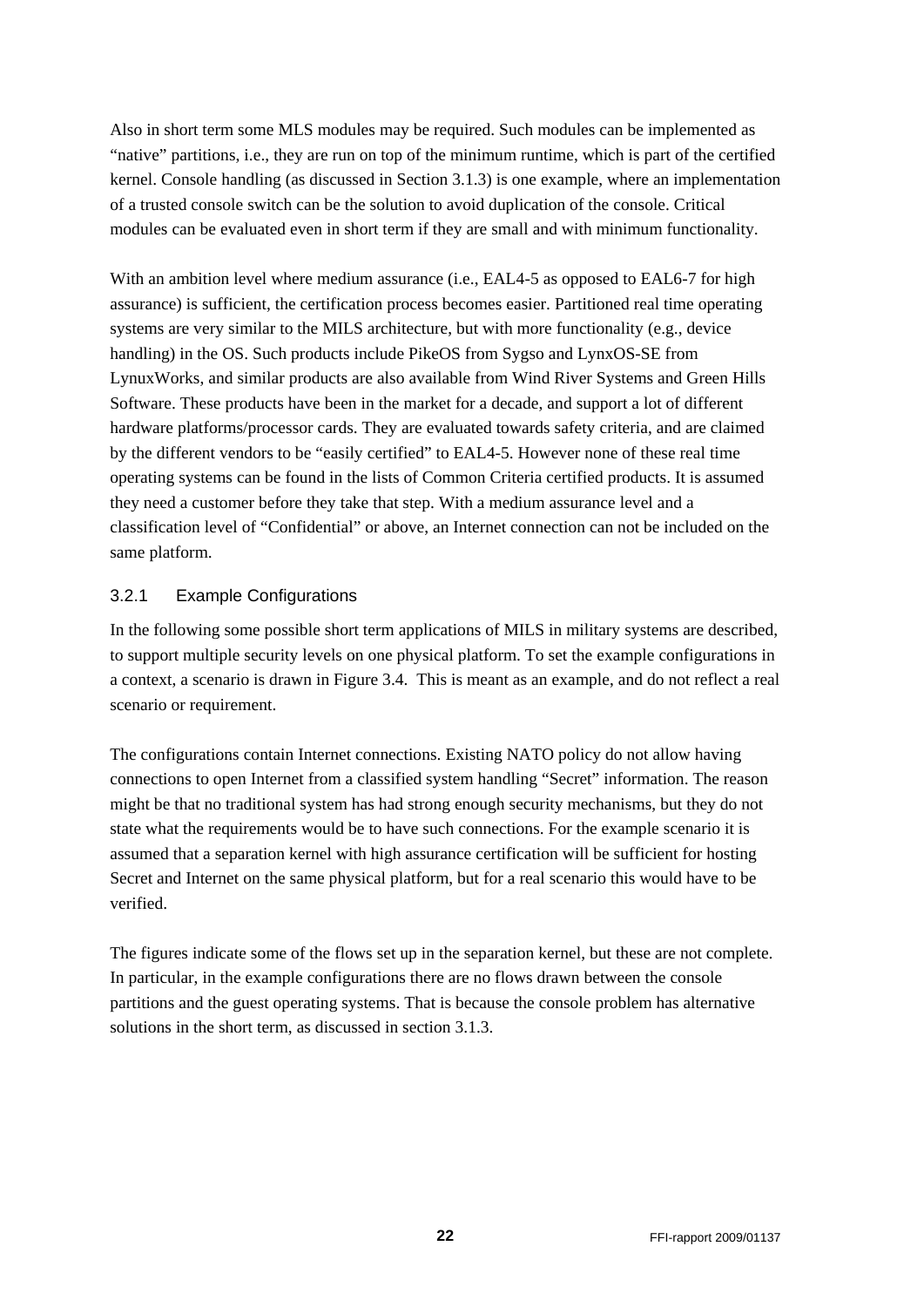

| $\mathbf{v}$ | nesuntu      |
|--------------|--------------|
| $U=$         | Unclassified |

<span id="page-22-0"></span>

| $CS=$ | <b>Coalition Secret</b> |  |
|-------|-------------------------|--|
|       |                         |  |

*Figure 3.4 Tactical scenario – example.* 



*Figure 3.5 Multiple levels information system - Coalition Head Quarter.* 

<span id="page-22-1"></span>The system for the Coalition Head Quarter is shown in [Figure 3.5](#page-22-1). It provides three different applications with different classifications, Coalition CCIS, National CCIS and public Internet. Internet is totally separated from the rest of the system, while information can be moved between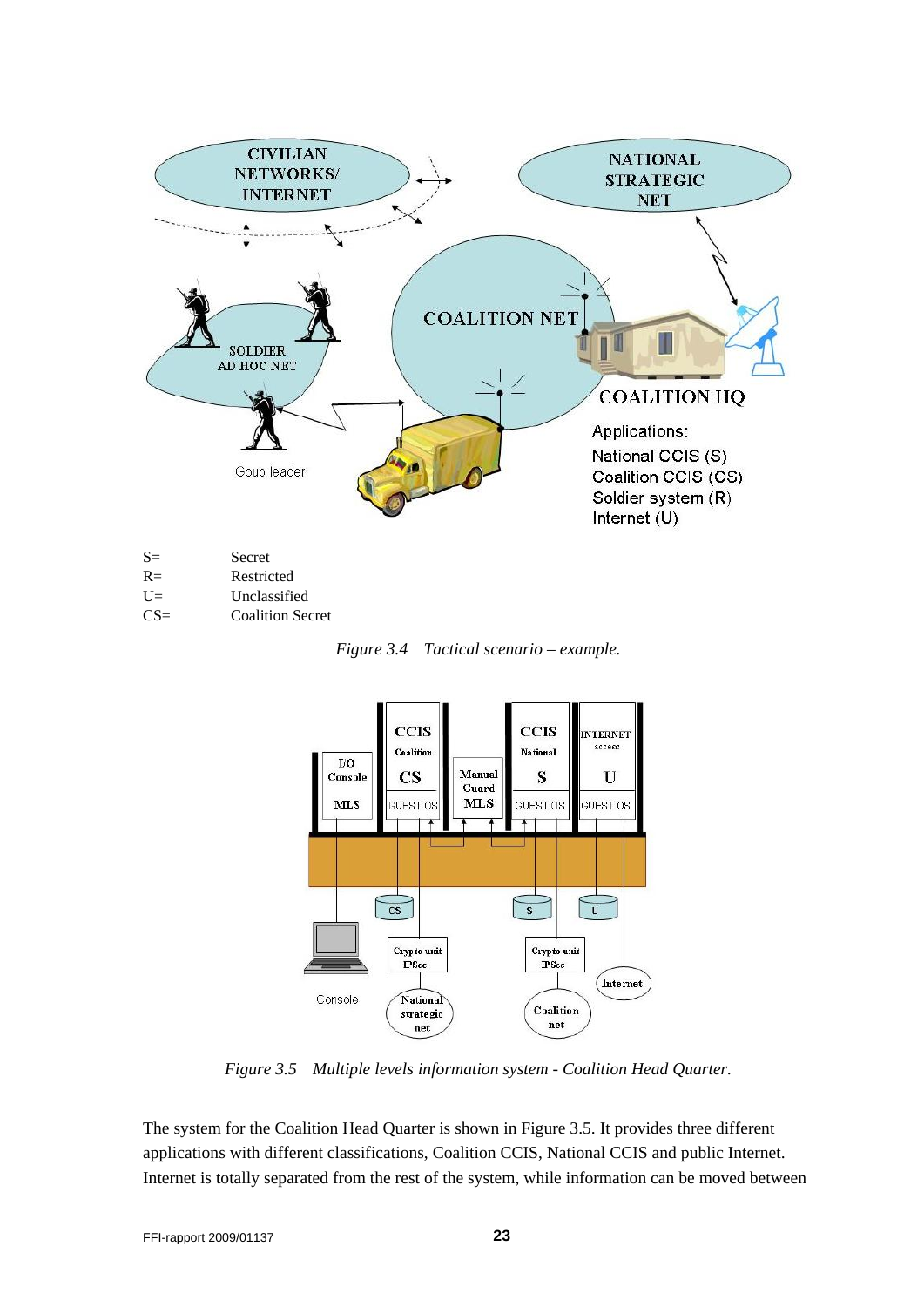the national and coalition CCIS via a manually controlled guard function. More sophisticated automatic filtering functions are possible to implement, but is out of the scope of this report. The Coalition Head Quarter has communications up to national strategic level as well as to subordinate units on the coalition network, all encrypted.

MILS based technology will show its full advantage when applied in highly mobile equipment, where small size and low power consumption are important characteristics. In the example configuration in [Figure 3.6,](#page-23-0) the vehicle mounted type of equipment has connections up to the Coalition Head Quarter and down to the single soldier. The primary network for the soldiers is a short range ad-hoc net, but the leader of a soldier group is also part of the Coalition network, so there is some redundancy in the communication resources at the lower levels. The ad-hoc net in the example is a secure military 'WiFi' type of network. The coalition network is secured by separate IP encryption equipment.

The vehicle mounted equipment also has an Internet partition, in the case that Internet access can be achieved by means of some civilian mobile network.



*Figure 3.6 Multiple levels information system - vehicle mounted* 

<span id="page-23-0"></span>The man pack type of soldier system for the group leader [\(Figure 3.7](#page-24-0)) has no Internet possibility. That reduces the assurance requirement, making it easier to find proper rugged low power hardware and have it certified. Medium assurance level is assumed to be sufficient. Apart from Internet, the functionality of the equipment for the group leader is similar to the vehicle mounted one.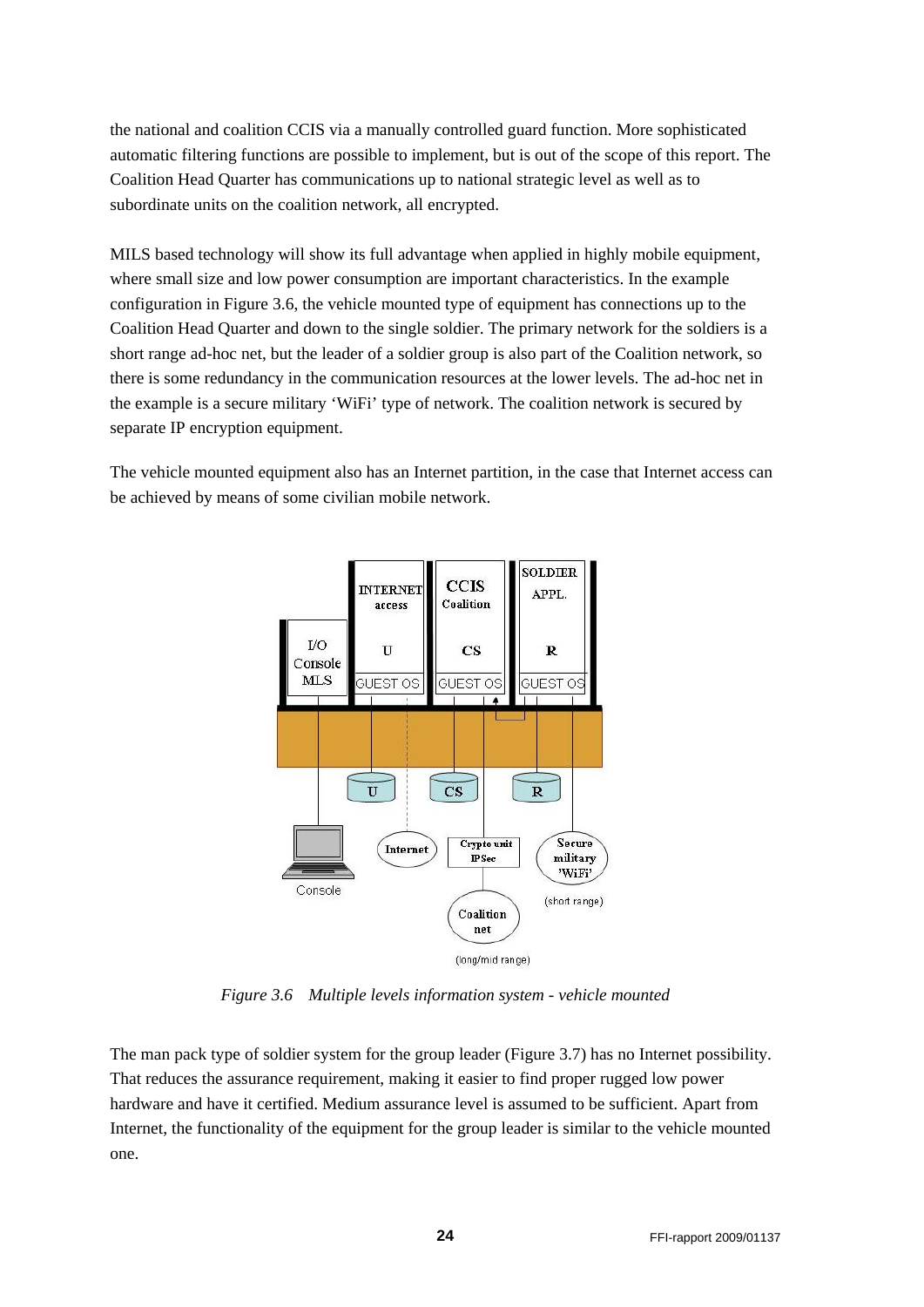

*Figure 3.7 Soldier system - Group leader.* 

<span id="page-24-0"></span>The equipment of the common soldier ([Figure 3.8](#page-24-1)) is very small in size and provides the Soldier application solely. This will typically support simple mail, chat and voice services in addition to collecting a relevant situation picture for the group. It also contribute to the situation picture by delivering its own position to the other nodes. The configuration as shown is a single level system, and as such a MILS platform is not needed. However, if the system is connected to an unsecured network, then an encryption function has to be added, traditionally in the form of a separate encryption unit.



*Figure 3.8 Simple soldier system.* 

<span id="page-24-1"></span>A MILS based solution may facilitate the implementation of integrated encryption [\(Figure 3.9](#page-25-1)), which would be a very useful feature in mobile systems, to avoid carrying an additional encryption unit.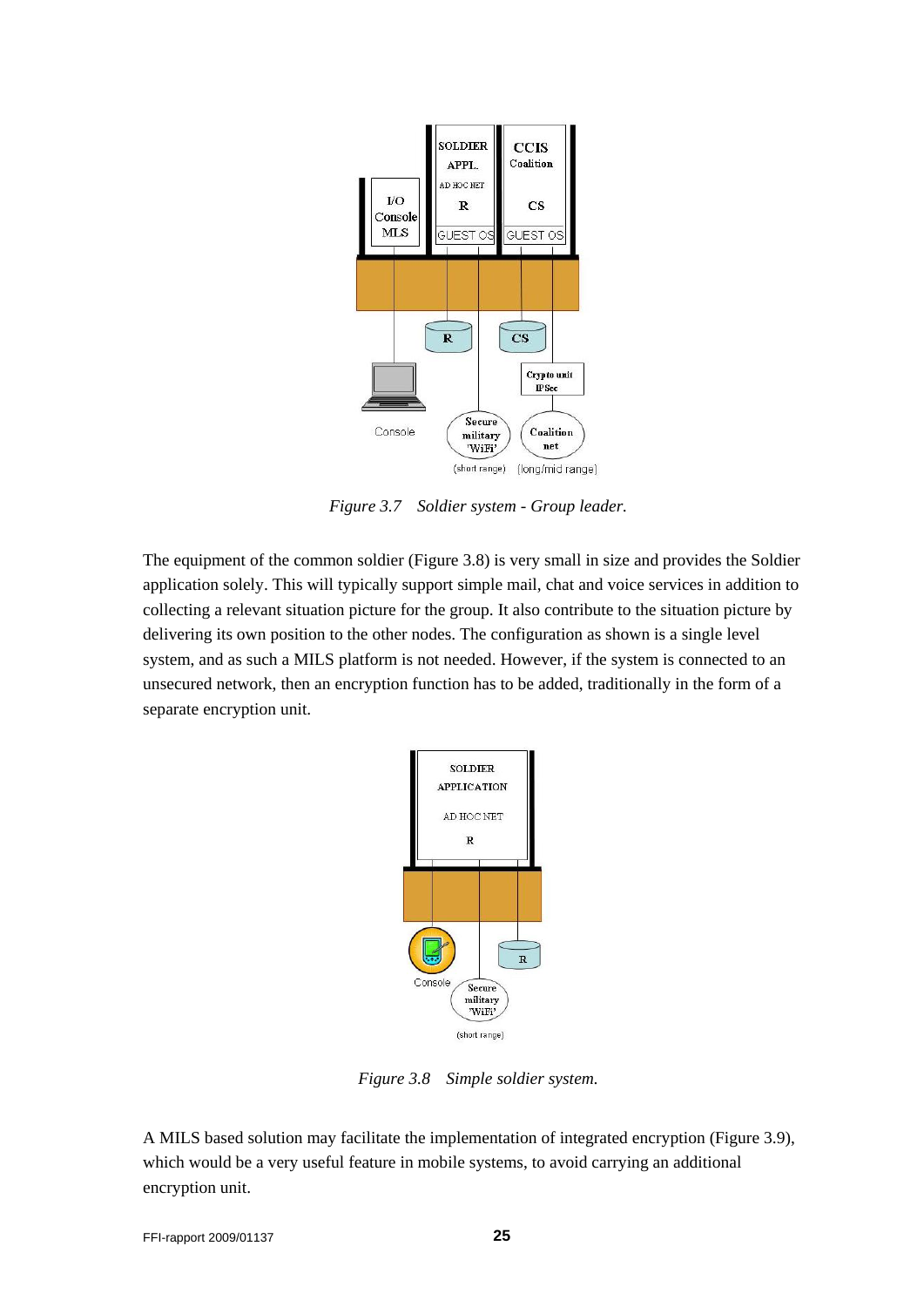<span id="page-25-0"></span>

*Figure 3.9 Soldier system with integrated encryption.* 

### <span id="page-25-1"></span>**4 Conclusions**

As discussed in the report, there are several potential solutions for handling information of different classifications on a single terminal. However, although there are both hardware and software based products providing this feature, existing products are not applicable for scenarios requiring truly mobile high assurance equipment.

A potential hardware based solution is to use several separate single-board computers integrated within a small form factor case. Unless such a solution becomes available from existing manufacturers, this will need to be custom built. A simpler design can be achieved by requiring the system to be restarted between session switches, at the cost of additional overhead in manual procedures and an increase in the time to perform session switches.

When it comes to software based solutions, the traditional solution has been to use an MLS operating system. If mobility is a strong concern, STOP 7 may currently provide the closest solution with flexible deployment options including man pack equipment. STOP 7 is however "only" targeting an evaluation level of EAL5, and such an evaluation has yet to be performed.

If high assurance is a requirement, then MILS seems to be the only applicable software based alternative. The MILS software architecture in principle resembles that of having separate computers, but with the benefit of providing a more space efficient and more flexible solution. Although the vision of MILS is to have a collection of high assurance off the shelf components that can be used in the assembly of various systems, only the separation kernel is currently available. Furthermore, as the evaluation of a high assurance separation kernel is targeted to specific hardware, only a limited number of processors/chipsets can be expected to be supported in the near future. Still, this report shows that the MILS separation kernel alone can be very useful when implementing high assurance systems. MILS based solutions are currently possible through